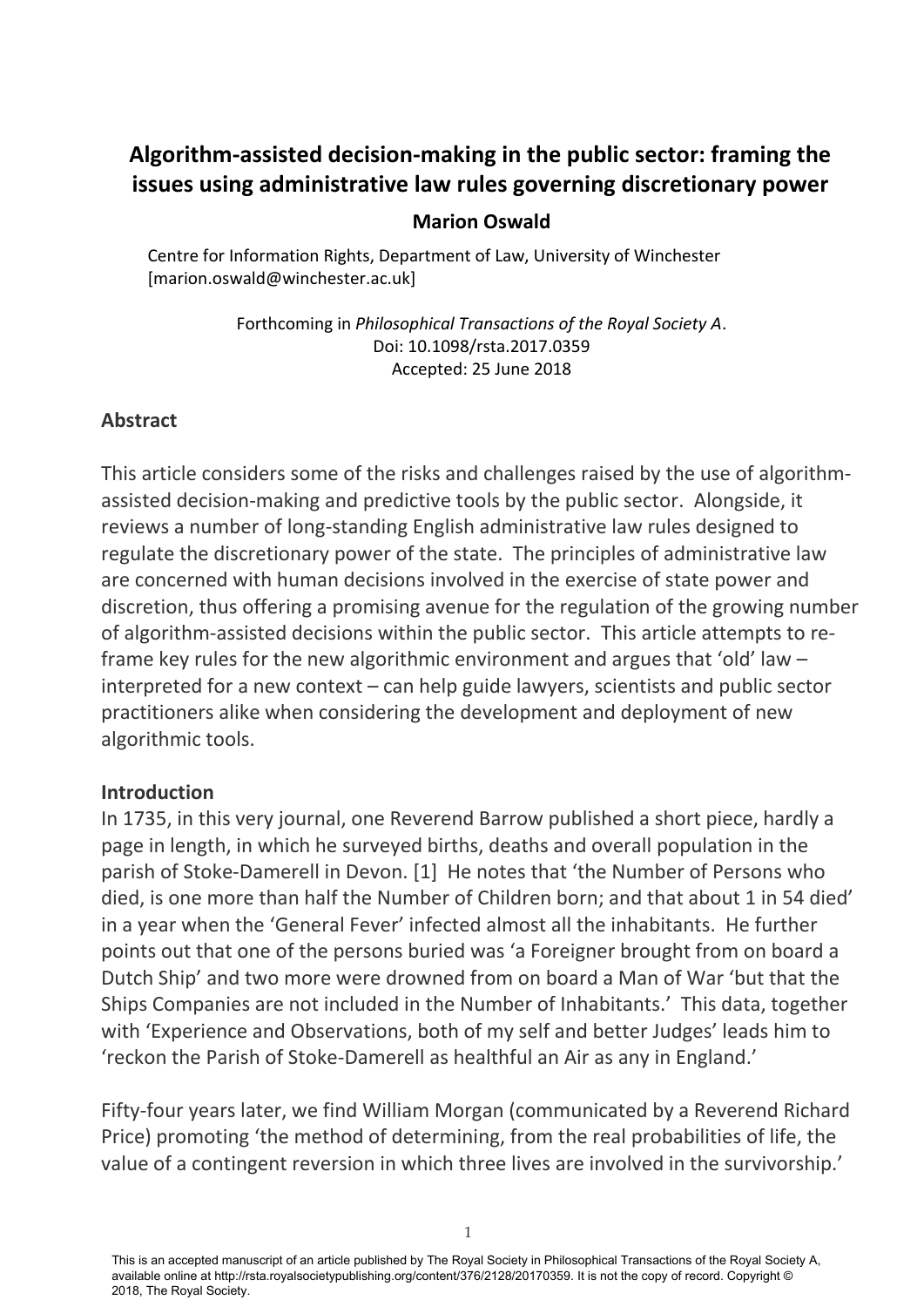[2] In an age when prospects in society – and lines of credit - might be dependent on one's 'great expectations' of an inheritance, calculating the probability of achieving that inheritance (known to lawyers as contingency reversion) becomes of great interest. For instance, I might transfer a piece of land on the following basis: to my niece for her lifetime, remainder to my nephew and his heirs, but if my nephew dies in the lifetime of my niece, then the land reverts to me and my heirs; I have a 'reversionary interest' in the land. The question for my eighteenth century nephew is how to value the sum that might be payable on the contingency that he will survive his sister. The method and calculations proposed by Morgan are set out at length and in considerable detail so as to enable a reader to test and critique them. To this author's non-expert eye, two points are striking. First, that the calculations appear to be based on group data i.e. on the number of persons living at the age of my nephew, and at the end of first year, second year, third year and so, from the age of my nephew. Secondly, the article goes onto criticise a rule proposed by a certain 'Mr Simpson' and points to its results as deviating 'so widely from the **truth** as to be unfit for use' [my emphasis] in some cases producing 'absurd' results.

A modern reader might be tempted to regard these articles as illustrations of a naïve age or to a context long past, or to highlight the lack of causal evidence for Reverend Barrow's conclusion about the 'healthful' nature of his parish. Yet both articles tackle issues with which we remain concerned today: the healthiness (or otherwise) of a community, the reasons behind it and the life expectancy of an individual when compared to others. Risk forecasting and predictive techniques to aid decisionmaking have become commonplace in our society, not least within public services such as criminal justice, security, benefit fraud detection, health, child protection and social care. We should be better at it than our eighteenth century clergymen. It has become almost unnecessary to say that we now inhabit an information society. Information technologies driven by the flow of digital data have become pervasive and everyday, often leading to the assumption that access to vast banks of (often individualised) digital data, combined with today's networked computing power and complex algorithmic tools, will lead automatically to greater knowledge and insight, and so to better predictions.

Knowledge, however, is not the same as information (as many before me have pointed out): Knowledge, Hassan argues, 'emerges through the open and experiential and diverse (and often intuitive) working and interpreting of raw data and information.' [3] Reverend Barrow's conclusion as to the healthfulness of his parish, for instance, was based, not only on the outcome of analysis of raw data, but on additional 'experience and observations' of himself and others. Some criticise such human 'intrusion' on the data as casting further doubt on the conclusion. Grove and Meehl, a leading proponent of the use of statistical, algorithmic methods of data analysis over clinical methods, argued that 'To use the less efficient of two prediction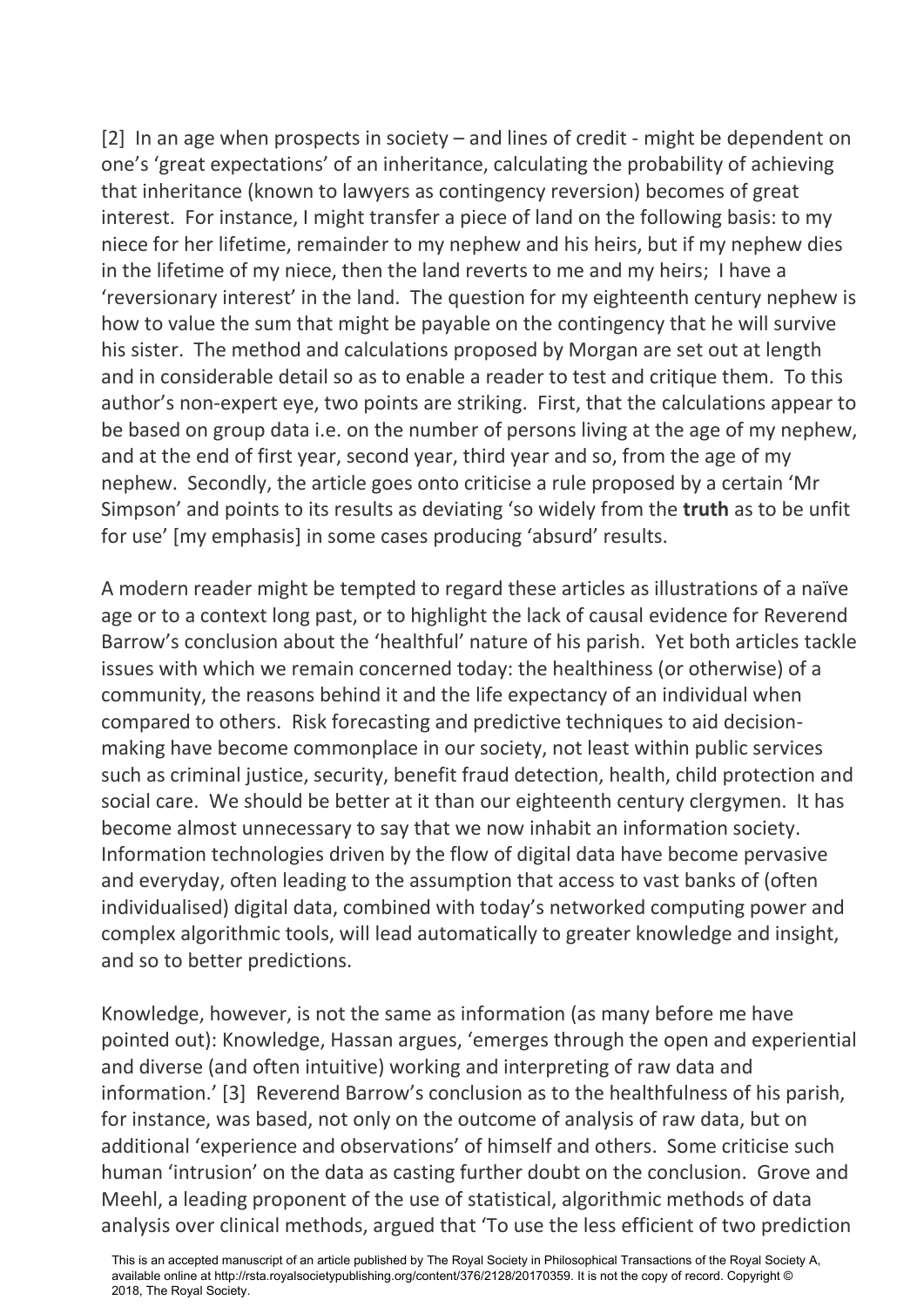procedures in dealing with such matters is not only unscientific and irrational, it is unethical. To say that the clinical-statistical issue is of little importance is preposterous.' [4] It is this often-claimed superiority, together with the potential for more consistent application of relevant factors often taken from large datasets, that give algorithmic tools their appeal in many public sector contexts. Although this article is written from a legal perspective, it draws attention to arguments made in the ongoing 'algorithmic predictions versus purely human judgement' debate and applies these to the legal principles discussed below. It is particularly concerned with algorithm-assisted decisions, whereby an algorithmic output, prediction or recommendation produced by machine learning technique is incorporated into a decision-making process requiring a human to approve or apply it. 'Machine learning involves presenting the machine with example inputs of the task that we wish it to accomplish. In this way, humans train the system by providing it with data from which it will be able to learn. The algorithm makes its own decision regarding the operation to be performed to accomplish the task in question.' [5] Machine learning algorithms are 'probabilistic…their output is always changing depending on the learning basis they were given, which itself changes in step with their use.' [5] I will return to the important probabilistic characteristic of algorithmic outputs later.

#### **Predictive algorithms and administrative law**

The growth in the use of intensive computational statistics, machine-learning and algorithmic methods by the UK public sector shows no sign of abating. [6] What then should be the *role of the human* when these tools are planned and then deployed, particularly when the *accuracy* of an algorithmic prediction is claimed to be at least comparable to the accuracy of a human one? I consider this question by reference to a number of connected English administrative law rules, some of which (such as natural justice) date back to before the origins of this journal. I have done this because this body of law governs the exercise of discretionary powers and duties by state bodies, and thus the humans working within them; discretion must be exercised within boundaries or the public body is acting unlawfully. As Le Sueur explains, 'The assumption made until comparatively recently is that the decision-maker using the executive power conferred by Parliament is a human being or an institution composed of humans and that there is a human who will be accountable and responsible for the decision.' [7] We see this today in witnesses called to give evidence to Parliamentary Select Committees. The introduction of an algorithm to replace, or even only to assist, the human decision-maker represents a challenge to this assumption and thus to the rule of law, and the power of Parliament to decide upon the legal basis of decision-making by public bodies. I argue below however that English administrative law  $-$  in particular the duty to give reasons, the rules around relevant and irrelevant considerations and around fettering discretion – is flexible enough to respond to many of the challenges raised by the use of predictive machine learning algorithms, and can signpost key principles for the deployment of algorithms

This is an accepted manuscript of an article published by The Royal Society in Philosophical Transactions of the Royal Society A, available online at http://rsta.royalsocietypublishing.org/content/376/2128/20170359. It is not the copy of record. Copyright © 2018, The Royal Society.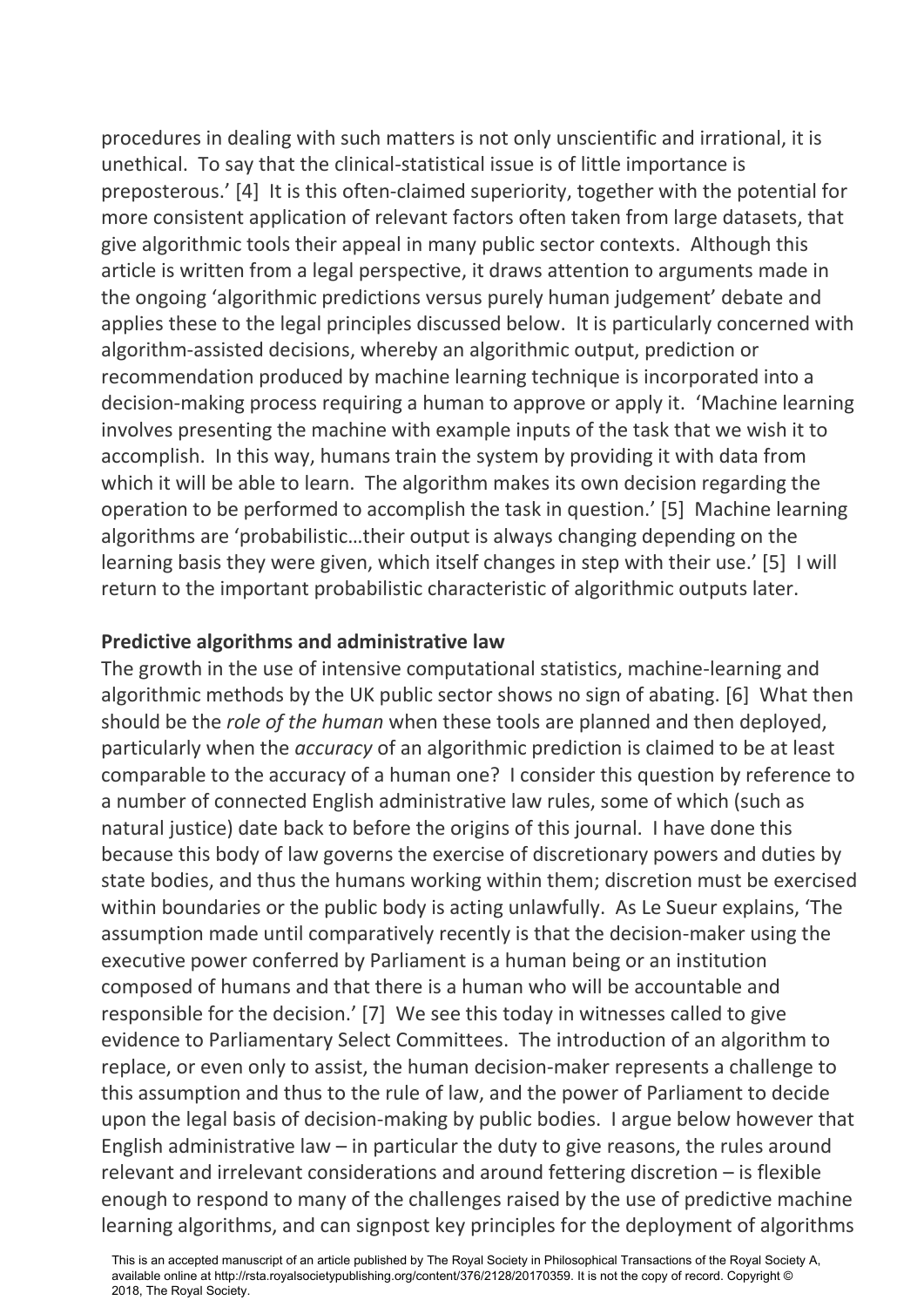within public sector settings. These principles, although derived from historic caselaw, have already been applied and refined to modern government, to the development of the welfare state, privatisation, the development of executive agencies and so on.

I then attempt to re-frame each of these rules in order to suggest how they could guide future algorithm-assisted decision-making by public bodies affecting rights, expectations and interests of individuals. In doing so, I do not recommend any particular method of building or interpreting these systems [8] - as to do so would require consideration of many different contexts and informational needs - but to suggest principles to guide those engaged in future development work. I focus attention on the requirements of legitimate decision-making from the perspective of the public sector *decision-maker*, rather than from the perspective of the subject. Fair decision-making in accordance with administrative law rules by its very nature also protects the interests of the human subject of those decisions. I argue that carefully considering exactly what the algorithm is or is not predicting, and explaining to the decision-maker at the point results are displayed, is key to ensuring this fairness.

## **Opacity and algorithms**

In contrast to the calculations of William Morgan in 1789, disclosed at length in this journal, the opacity of many of today's algorithmic tools has been much criticised, no more so than Equivant's recidivism prediction tool COMPAS. [9] Despite its deployment within the criminal justice system in the US, its workings are proprietary and remain secret.

This is not always the case however. In the UK, Durham Constabulary's Harm Assessment Risk Tool (known as HART) is one of the first algorithmic tools deployed by a UK police force in an operational capacity. It was designed to support custody officer decision-making as part of a programme called Checkpoint, which is an 'outof-court' disposal to help a sub-set of offenders tackle their individual problems, for example drug or alcohol addiction, and so enable them to desist from crime. Durham Constabulary has been open about its development of the tool, the random forest method behind it, the input data, the first validation exercise and the challenges the tool raises in terms of officer decision-making. [10]

In the US, the Allegheny Family Screening Tool, developed by Vaithianathan and Putnam-Hornstein 'is owned by the county. Its workings are public. Its criteria are described in academic publications and picked apart by local officials. At public meetings held in downtown Pittsburgh before the system's adoption, lawyers, child advocates, parents and even former foster children asked hard questions not only of the academics but also of the county administrators who invited them.' [11]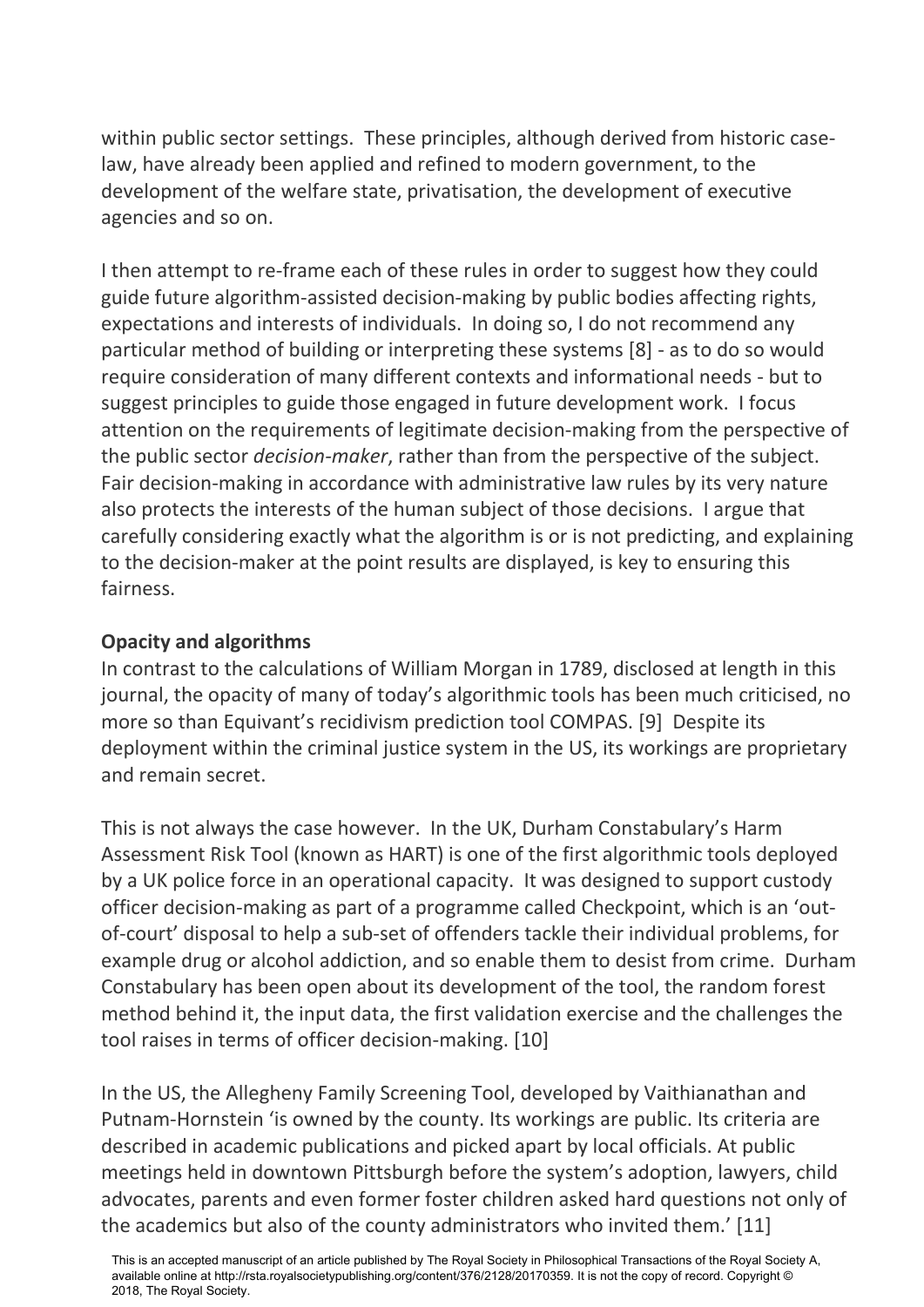Vaithianathan argues that transparency is never 'done': 'It starts with engaging people potentially subject to and affected by the tool, and listening and responding to their concerns. As the project continues, transparency should be revisited often to make sure that the tool is understandable to the community, agency and frontline workers.' [12] Transparency does not mean that criticism is sidestepped however [13] (and rightly so) but should mean that the resulting debate can be better informed.

Yet even if input data and algorithmic method are disclosed, 'the interplay between the two in the mechanism of the algorithm is what yields the complexity (and thus opacity).' [14] For instance, the risk prediction model created for Philadelphia's parole department by the University of Pennsylvania is made up of 500 regression trees (with an example of one of them available in a public report), the same machine learning model as the Durham tool. This report sets out the claimed benefits of this type of model as follows:

'The real power of random forest modeling ultimately lies in this extremely large number of separate nodes, along with the random selection of individual predictors to split them. This combination allows the influence of each predictor to be averaged over a wide variety of unique sub-samples throughout the model, and reduces the influence of any one particular tree to just one vote out of hundreds. Even if one particular branch or one entire tree proves to be somewhat inaccurate under certain conditions, therefore, its biases can easily be compensated for by the millions of other paths that cases take through the model as a whole.' [15]

This may be one of the benefits from a statistical point of view, but there is a tradeoff to be had in terms of understandability, even though everything is out in the open. In the case of HART, there are over 4.2 million decision points, all of which are highly dependent on the ones that precede them in the tree structure. [10] The needs of a public sector decision-maker, or of the human subject of algorithmic decisions, are unlikely to be met by an 'information dump' into the public domain. As Guidotti et al. note, a step that is often missed is the identification of '*properties* that an explanation should guarantee.' [16] It is around these issues that 'natural justice' in administrative law can provide guidance.

#### *Natural justice, the duty to give reasons and applicability to algorithms*

Natural justice is concerned with procedural fairness, that is the control, and knowledge, of the procedure by which public bodies take action or make decisions. Although a clear understanding of the rules derived from case-law remains 'elusive', [17] it is well recognised that one of the principles of natural justice - the right to be heard - at least requires a person to be informed of the 'gist' [18] of the case against them, so that they are equipped to make representations to the decision-maker.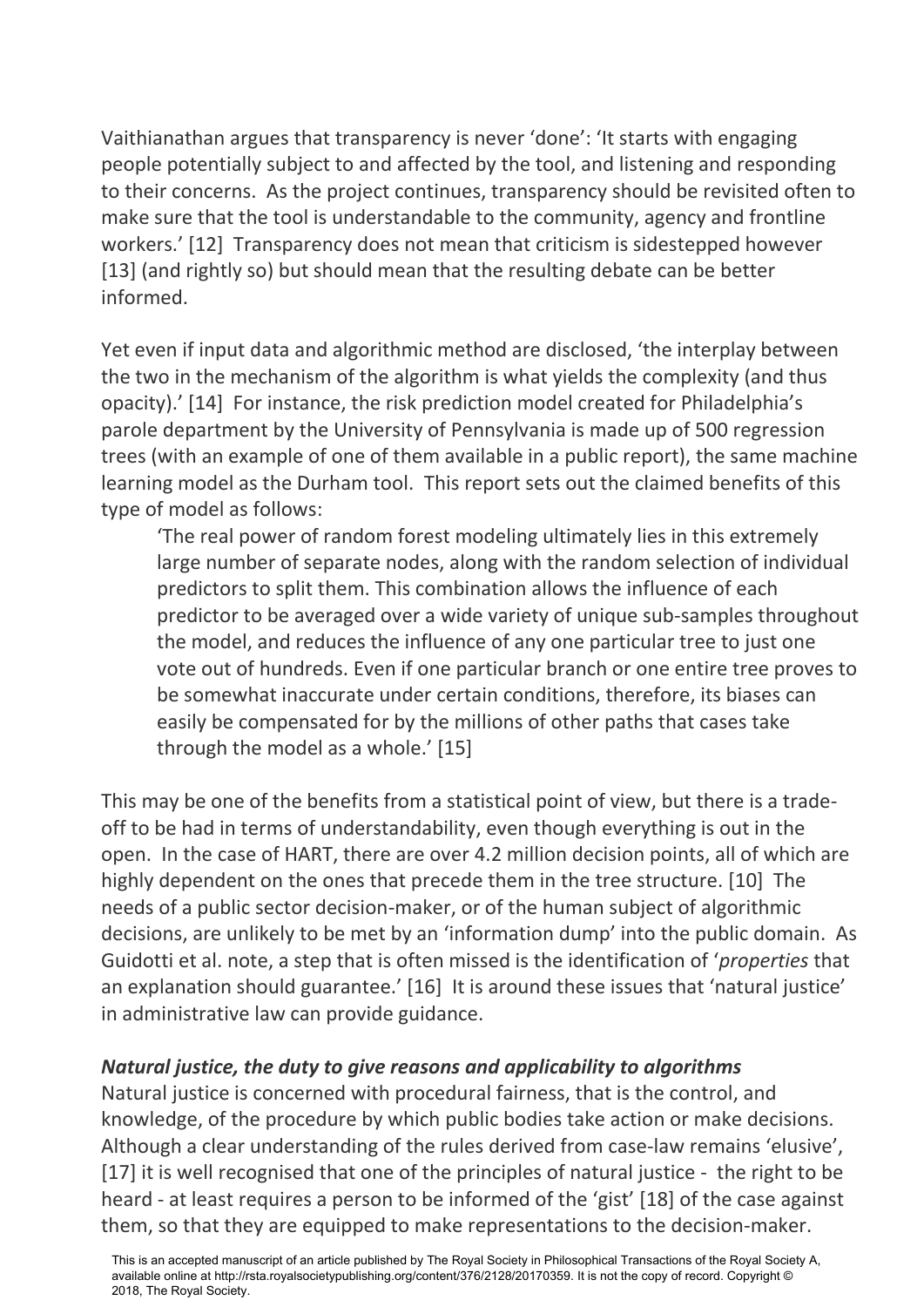(These principles are reflected in Article 6 of the European Convention on Human Rights, the right to a fair trial). In relation to the position post-decision, although the courts have consistently avoided imposing any general duty in administrative law to give reasons for decisions, 'there is a strong case to be made for the giving of reasons as an essential element of administrative justice.' [19] This is particularly so where important rights or interests are concerned, such as personal liberty and where reasons would disclose a flaw in the decision-making process. The courts have also been prepared to assess the *adequacy* of reasons given, through the processes of appeal or judicial review. Sir Thomas Bingham MR asked in the case of *Clarke Holmes* whether the decision in question leaves room for '**genuine doubt**…as to what [the decision-maker] has decided and why.' [20] [my emphasis] In *Porter*, Lord Brown said in 1953:

'The reasons for a decision must be **intelligible** and they must be **adequate**. They must enable the reader to understand **why** the matter was decided as it was and **what conclusions** were reached on the 'principal important controversial issues'…The reasoning must not give rise to a **substantial doubt** as to whether the decision-maker erred in law, for example by misunderstanding some relevant policy or some other important matter or **by failing to reach a rational decision on relevant grounds**.' [21] [my emphasis]

The incorporation of an algorithm into a decision-making process may come with the risk of creating 'substantial' or 'genuine' doubt as to why decisions were made and what conclusions were reached, both for the subject of the decision and the decisionmaker themselves. The use of an algorithm is not likely to provide an excuse or justification for a lesser standard: Lord Carnwath stated in *Dover District Council* that 'the content of [the duty to give reasons] should not in principle turn on differences in the procedures by which it is arrived at.' [22] It could certainly be argued that, as the *Doody* decision held that a Home Secretary setting a tariff of imprisonment must show 'how his mind is working' [23], the same will be true of a human taking an algorithmically-informed decision. It could even be said that the use of an opaque algorithm to generate an output informing a decision might obstruct the right to be heard if an individual is unable to understand the 'gist' of why the output was generated and so present an alternative case, or if the 'learning' nature of the tool makes it difficult or impossible to recreate the original decision.

Hildebrandt is concerned that the provision of information or explanations should not be mistaken for legal justification of a decision. [24] She states as an illustration: 'When a court decides a case it cannot justify its decision by spelling out the heuristics of the judge(s) involved, such as their political preferences, what they had for breakfast or how they prepared the case.' [24] While it is certainly the case that explanation does not necessarily imply justification, a duty to give reasons so as to avoid 'substantial doubt' can reveal flaws in the process, the sort of error which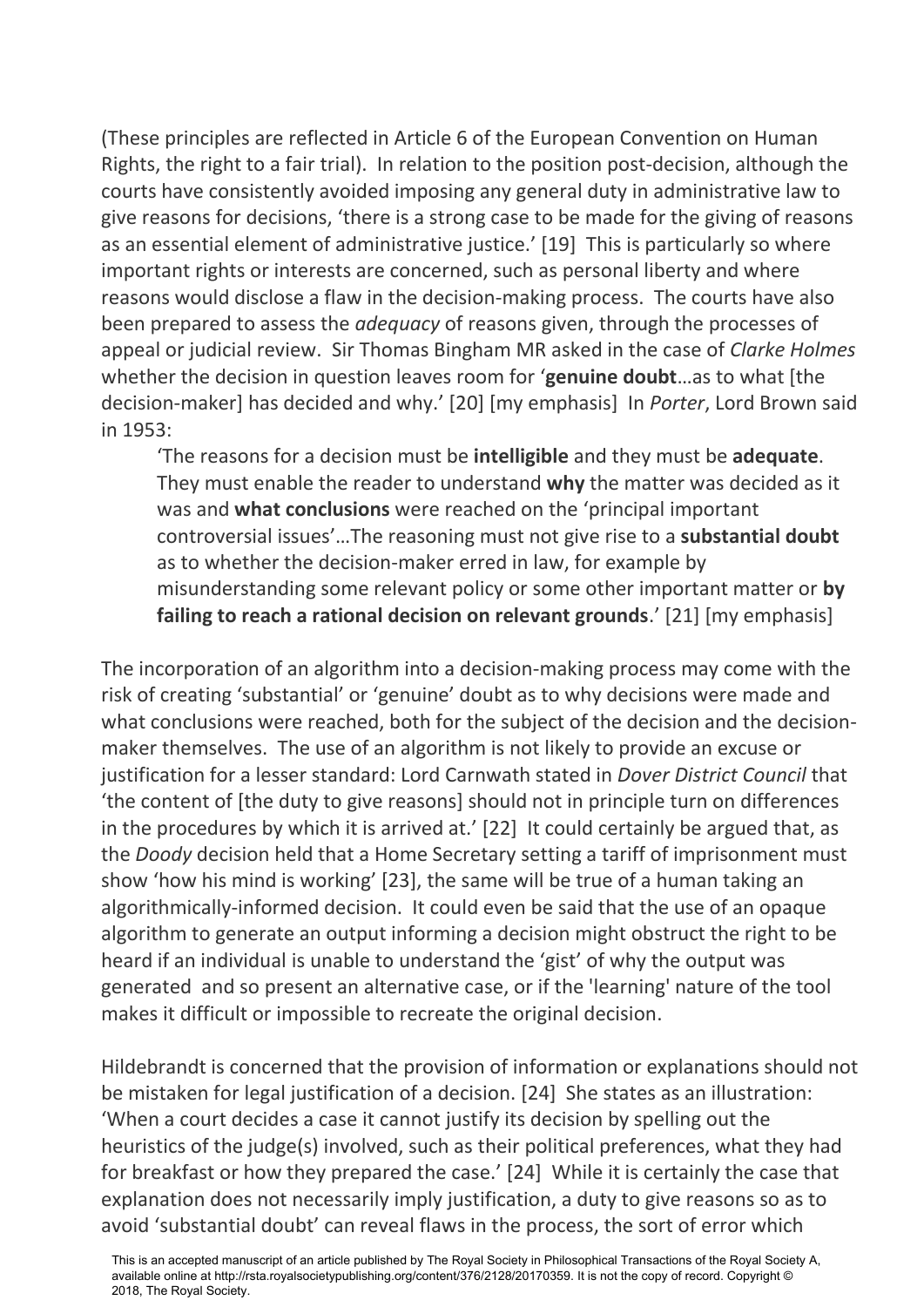would allow the courts to intervene, and provide information required for audit and thus justification, or otherwise. This should identify whether there was a disagreement between the human decision-maker and the algorithmic recommendation or prediction and if so, why the algorithmic recommendation was followed (if it was). Evidence of 'meaningful' human involvement will be vital to demonstrate that a decision was *not* automated processing as defined by EU data protection law. [25] Also, setting out the explanations for an individual prediction could reveal errors that have legal consequences, for instance leading to a public body acting outside its powers or unfairly. At an earlier stage, a duty to provide the subject with the 'gist' of the factors weighing against them (in an algorithmic risk assessment for instance, the most important factors that informed the risk assessment) could enable the individual to argue the alternative during the process. [26]

# *A higher standard for algorithms?*

In applying these requirements to algorithm-assisted decisions however, would we be unfairly requiring a higher standard of algorithms than we are of humans? It is indeed the case that in many walks of life when we interact with the public sector, we defer to recommendations of humans without always requiring a detailed breakdown of why they have reached a particular recommendation, in the medical field for instance. Yet those decisions are neither unjustifiable nor unexplainable. The medic carries out her work within a regulated structure that involves training, certification and ongoing oversight, subject to a legal framework that allows decisions and actions to be challenged. The fundamental principles around patient informed consent require a medic, *inter alia*, to inform the patient about the diagnosis, including any uncertainties: 'If you recommend a particular treatment or course of action, you should explain your reasons for doing so.' [27] There may be reasons for not sharing information with patients (for instance around capacity, the risk of causing serious harm or patient wishes), but the medic must be prepared to explain and justify her decision not to share [27]. In any event, we would expect her to have sound reasons for the diagnosis and treatment recommendations, even if those are not explained in detail to the patient.

Judges operate within established frameworks, in England & Wales one that regards judicial competence, independence and accountability - through appeal and scrutiny as of crucial importance (and not just in England and Wales!). [28] The famous study on judicial decision-making before lunch is often cited as evidence of the frailty of human judicial decisions and the influence of hidden factors, [29] although various criticisms of this study include one which focuses upon the overlooked factor of decision pattern, concluding that 'the phenomenon of favourable decisions peaking after a meal break is likely an artefact of the order of case presentation.' [30] Another concludes that the same effect could be produced by rational time-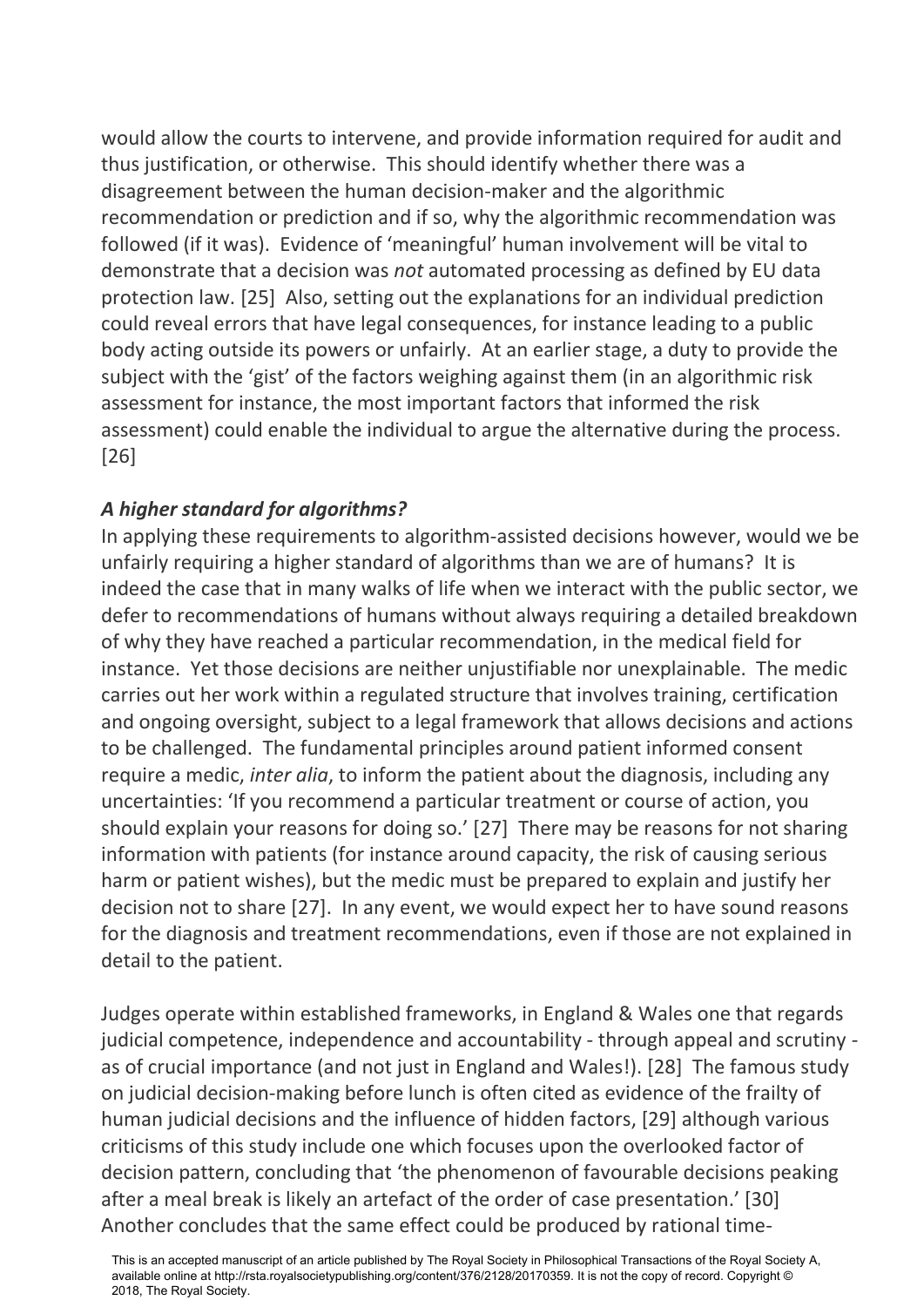management factors. [31] Pasquale and Cashwell dismiss the assertion that judicial opinions are more opaque than machine learning algorithms: 'Unlike many proprietary or hopelessly opaque computational processes proposed to replace them, judges and clerks can be questioned and rebuked for discriminatory behaviour.' [32]

There remains the risk of course that post-event explanations or justifications of a human decision only partially represent the 'real' reasons. But administrative law principles governing the way that state actors take decisions via human decisionmakers, combined with judicial review actions, evidential processes and the adversarial legal system are designed to counter this sort of practice. The incorporation of the outputs of algorithmic tools, that may represent a 'digital unconscious' as Hildebrandt has put it [33], into a decision-making process will not be exempt from this oversight.

Some forms of automation hold out promise for legal certainty - 'like cases are treated identically, the elimination of bias, ensuring that no irrelevant considerations are taken into account, and that all relevant factors are included.' [7] Advances in medical AI could revolutionise the ability for medics to detect a patient's long term trend 'without wading into the data themselves.' [34] It does not follow from this, however, that there should be less provision made for understanding and querying outputs. [7] Requiring algorithmic systems to provide explanations for their recommendations, suitable to each particular context, would make a positive contribution to the rule of law. [7] Polson and Scott argue that one of the advantages of algorithms is that the biases of 'human wetware' i.e. the human brain, cannot be subjected to direct numerical scrutiny in the same way as algorithms, although they regard the secrecy around the COMPAS algorithm as 'morally obscene.' [34] I would argue that it is not a *higher* standard that would be required by administrative law principles for algorithm-assisted decisions, but one that is adapted to the way that an algorithm-assisted decision is structured.

# *Algorithms and intelligibility*

It would be a mistake to regard the law as disconnected from the aims and objectives of public authorities, somehow operating in a vacuum. The system of administrative law is not a barrier or 'antagonistic' to efficient government it is a 'creative' not destructive relationship, focused on improving the 'technique' of government, and thus the confidence of the citizen in its reasonableness and fairness. [19] Developments in algorithmic intelligibility and explainability can improve 'techniques' of government, and administrative law principles can inform the requirements for such intelligibility, an approach with fairness as its goal. This goal seems in harmony with the aims of many in the data science field working on explanations for data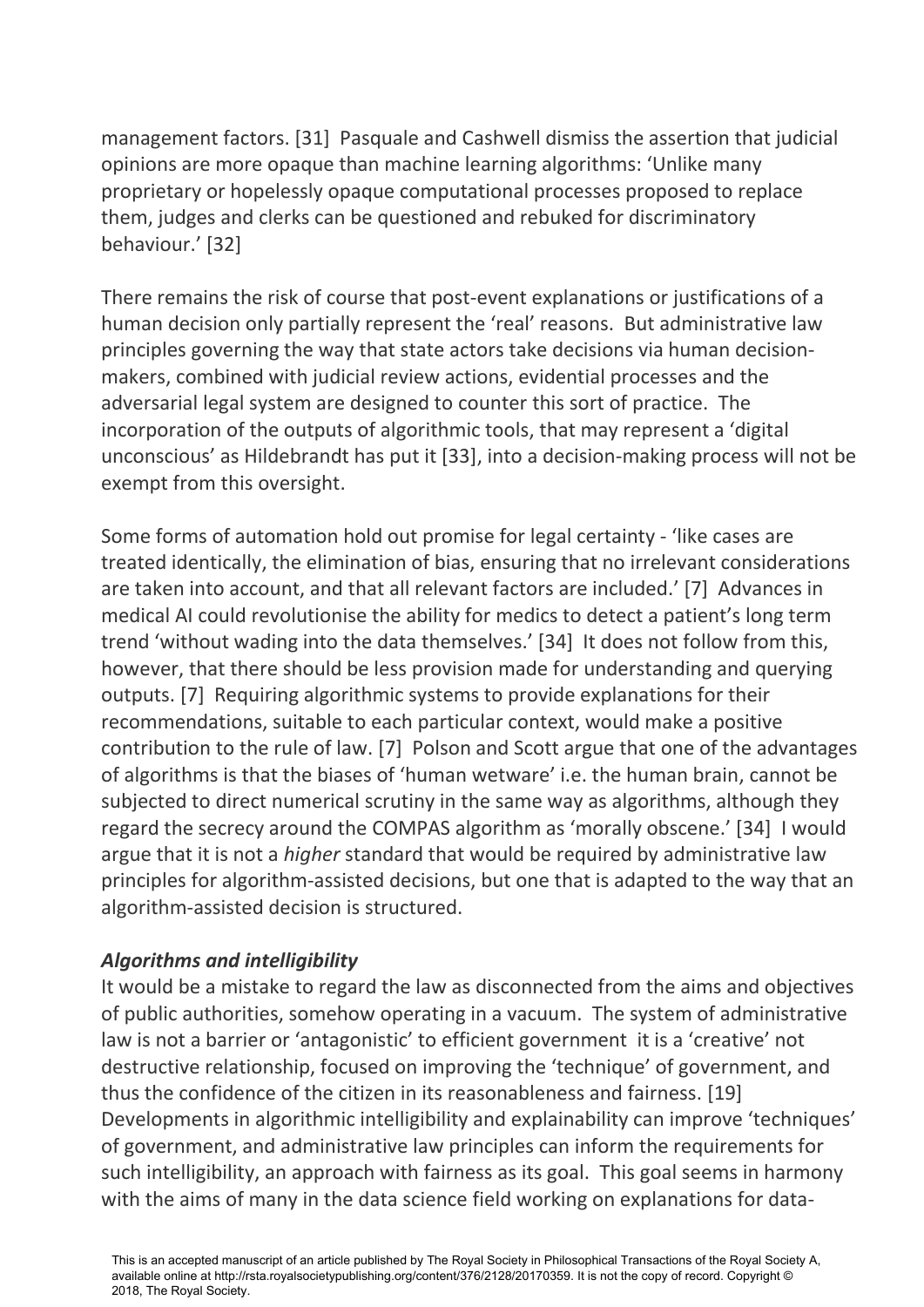driven classifications. Martens and Provost, in their article on explaining data-driven document classifications, argue that:

'We need research that focuses on a user-centric theoretical understanding of the production of explanations with a primary goal of improving data-driven models based on feedback and iterative development. This is important because as model-based systems increasingly are built by mining models from large data, users may have much less confidence in the model's reasoning than with hand-crafted knowledge-based systems. There are likely to be many cases where the decisions are erroneous due either to biases in the process, or to over-fitting the training data.' [35]

Rather than a 'passive recipient of explanations about why she is wrong about the world', a user would see herself as an active part of the system development. Martens and Provost also identify the need to differentiate between the different roles of people interacting with the system in terms of the explanations provided, for instance the manager who may need to sign-off models or explain or justify models in the case of error. [35] (Such 'analytical quality assurance' established by the senior accountable person is a requirement of HM Treasury's 'Aqua Book', the guidance on producing quality analysis for government. [36])

Martens and Provost are particularly concerned with explanations that can have an impact on improving the model as well as improving user acceptance. What should the role of the human be, however, in circumstances when studies are said to show the superiority of statistical prediction? [37] [38] Berk and Bleich comment that 'one does not have to understand the future to forecast it with useful accuracy…Understanding a phenomena may lead to improved forecasting accuracy, or it may not, but forecasting and explanation are different enterprises that can work at cross-purposes.' [39] They question what a judge would do with an explanation as to why an individual was forecasted high or low risk. [39]

Referring back to the principles of natural justice discussed above, one of the fundamental reasons why a judge (or other public sector decision-maker) would need an explanation regarding an algorithmic forecast is to determine whether or not there was a flaw in the overall decision-making process that had been informed by the algorithm, or indeed whether her own decision risks being affected by such a flaw. In relation to pre-emptive policing, Hildebrandt warns 'those meant to be preempted are left in the dark, while those employing the predictive analytics have a hold on the steering wheel (though they are probably far less in control than they may be inclined to believe)' [33] Operating an algorithm-assisted process in accordance with administrative law principles may enable the public sector decisionmaker to keep control of the algorithmic 'steering wheel' and operate it in a lawful manner.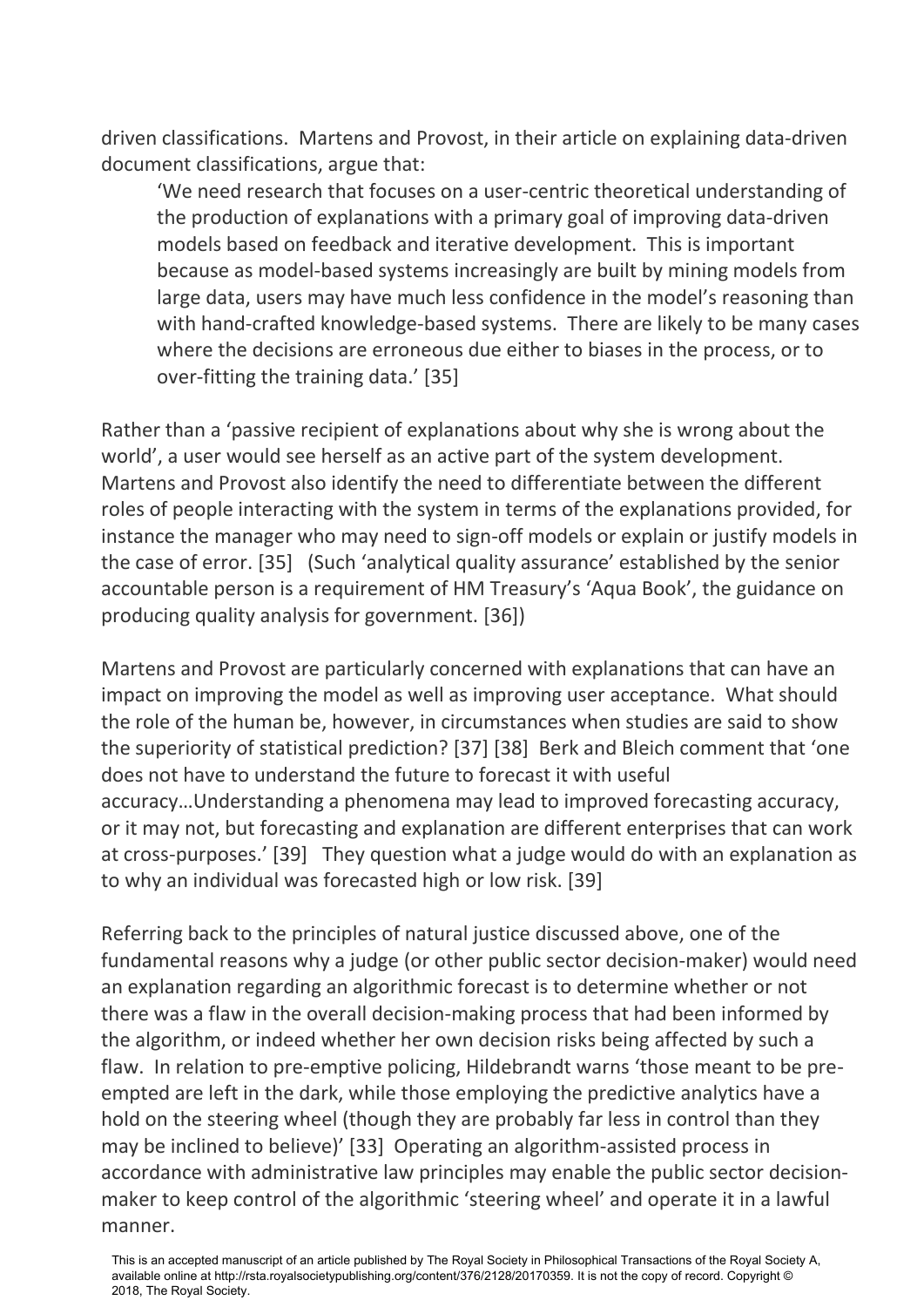It is accepted that there is evidence to demonstrate that '**When the data bases are identical**, the findings have been uniform in showing that statistical *combination* of data is superior to clinical combination.' [my emphasis] [37] The responsible decision-maker must be the one to determine, however, whether the database used by the algorithm is indeed identical i.e. that it represents all the factors that should be taken into account (more on this below). In addition, the human must determine whether the decision under consideration matches the one for which the algorithm was developed – for instance, an assessment of 'risk' may encompass much more than the forecast of a particular behaviour by an algorithm - and whether the data on which the algorithm was trained match the circumstances of the current situation. Polson and Scott comment 'A machine can make predictions based on the assumptions with which it's programmed, but only people can check those assumptions.' [34] Van Kleek et al. refer to algorithmic explanations as 'sensemaking' and explain the need for this as follows:

'In order to grapple with value-laden decision-making, practitioners both individually and collectively need to build up mental models of the decision support systems that they work with. These schemas allow for more nuanced evidence than the raw yes/no output from the algorithm. In cases where algorithms are being used to make more open ended decisions, being able to spot situations where algorithmic output is expected to be flawed is of real value in shaping questions and further examination. An example of this might be a predictive policing system exaggerating the risk of crime in an area immediately following a festival or carnival. If operators understand (or infer) that the system makes use of incident rates from previous months, then they can interpret, or even predict, its output accordingly.' [40]

Finally, as Barnes comments, 'what are you going to do with the [predicted outcome]?...Once you have a red box on your computer screen that says high risk, now what?' [41] Appropriate knowledge as to why a prediction was generated will be necessary in order to decide upon the circumstances in which a prediction should be listened to, queried or overridden. Furthermore, there is a logical step required between presenting a prediction and interpreting it as a risk.

#### *Properties of an explanation*

This is not to say that everyone involved in all stages of a decision-making process will require the same explanation regarding an algorithmic output. There will be different '*properties'* or granularity that should be provided by an explanation dependent upon the context, the particular user and the likely weight of the outcome that the algorithmic output informs. For instance in a policing context, management staff (responsible for ensuring that the tool is fit for purpose and for monitoring the legality of the force's actions) are likely to require more information about the long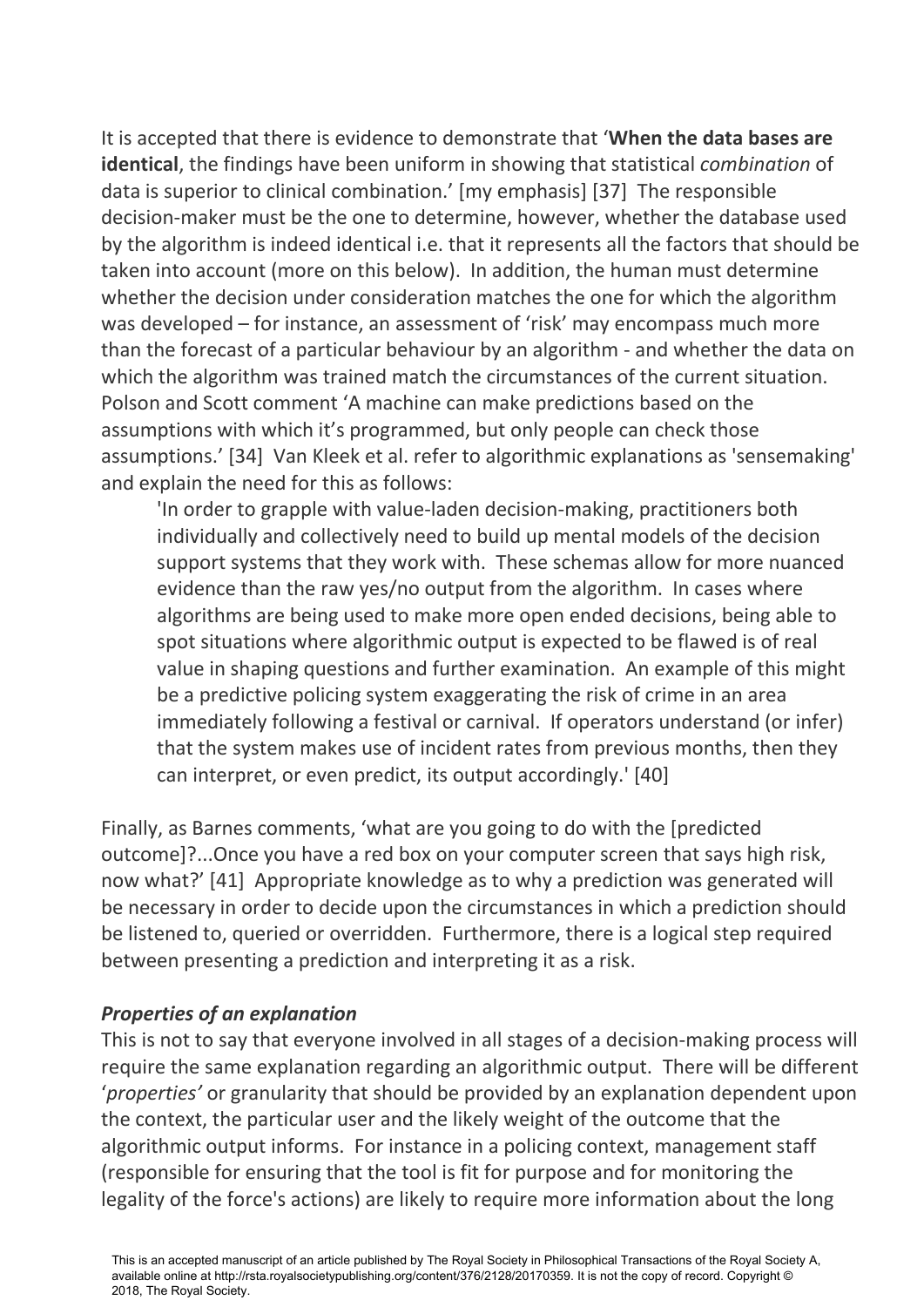term performance and accuracy of a tool when compared to a front-line officer dialling up a risk predictor in a confrontational operational situation. Putting aside whether there should always be some sort of base-line standard, Figure 1 below attempts to illustrate the potential bearing on the granularity of reasons required of *immediacy* of decision and *seriousness* of outcome or effect (that is, the weight of the impact on rights or freedoms of individuals).



In situation C (a police officer called out to a possible domestic violence situation), the officer may be required to decide rapidly as to whether or not to make an arrest. Providing the officer with details about the uncertainties of the output of any algorithmic decision-support tool or highlighting any borderline risk assessment may not contribute to the most effective decision-making process in those circumstances. Yet a decision either way informed by unreliable information could have significant consequences for both the offender and victim, suggesting that such details should be available to others within the organisation with oversight and management roles to ensure accountability. In situation A, a decision about an individual's application for parole can be taken in longer time. As we have seen recently however from the case of convicted rapist John Worboys, it is one that can seriously infringe both a victim's and offender's rights and freedoms [42] and therefore the standard for algorithmic intelligibility should be commensurate with that high potential impact. Situation B represents the sort of public sector decision that could be informed by algorithms but which has a low immediacy and a low seriousness, in terms of the impact of the decision, and where there may be limited external factors to consider. The principles of natural justice and the duty to give reasons may have little applicability to such circumstances.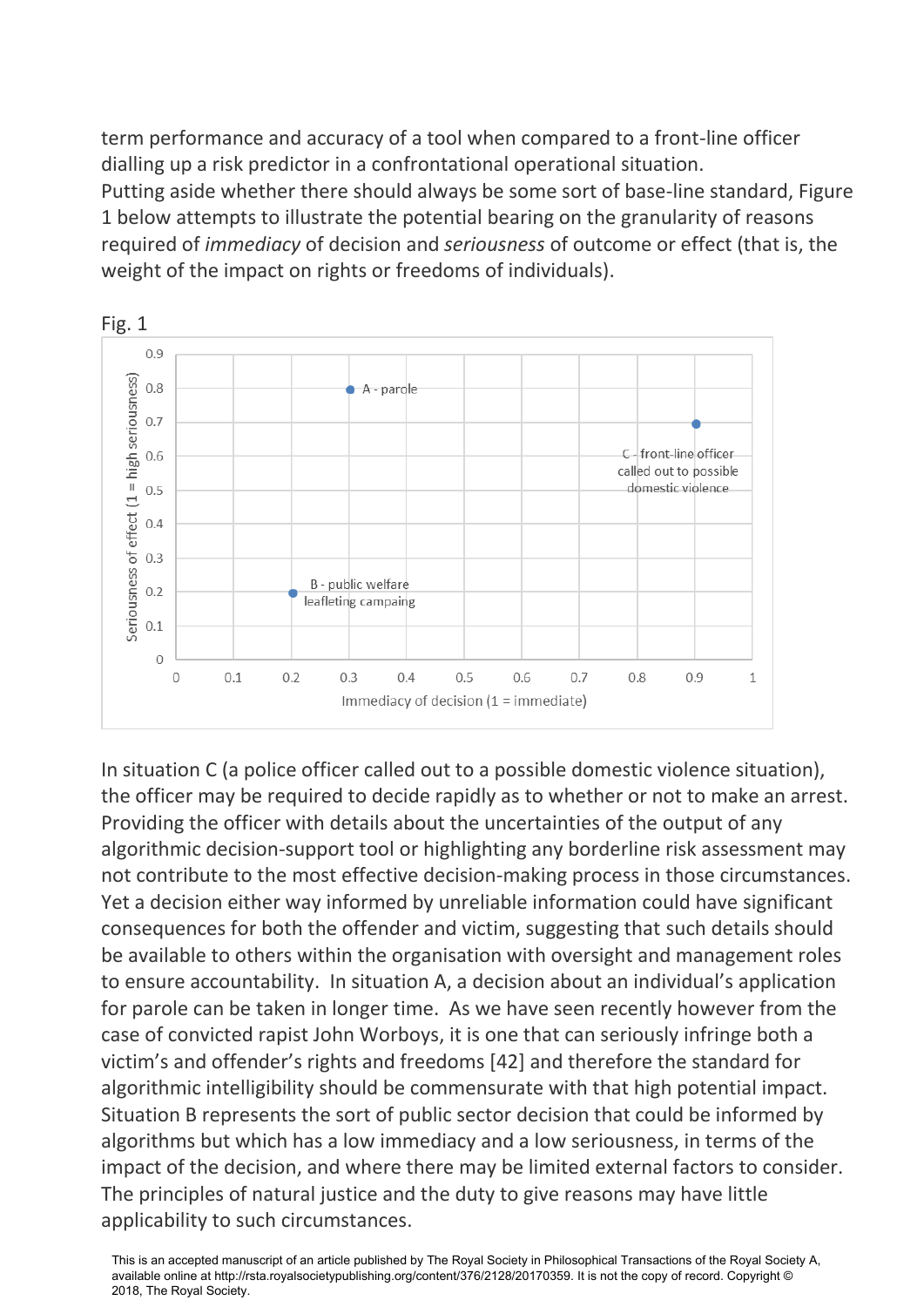To conclude this section, in each algorithmic-assisted environment, a context-specific and nuanced approach will be required so that the information and explanations provided to aid intelligibility, or the way the result is interpreted, enable the particular public task to be fulfilled in a legitimate manner. The design of interpretable tools should take into account both the requirements of natural justice and the practicalities of 'the messy, socio-technical contexts in which they inevitably exist.' [43] As Christin has argued, we need to pay attention 'to the actual rather than *aspirational* practices connected to algorithms.' [44]

# *Duty to give reasons – reframing for algorithm-assisted decision-making in the public sector*

The first of my suggested 're-framings' focuses upon key factors within the right to be heard and duty to give reasons in order to suggest how they could guide future algorithm-assisted decision-making by public bodies:

When an algorithmically generated prediction, recommendation or other output forms part of a decision-making process, consideration should be given to the circumstances in which reasons for/an explanation of the output may be required. These may include, *inter alia*: to determine whether the data on which the algorithm was trained match the circumstances of the current situation; the identification of situations where the output is likely to be flawed; where individual rights and freedoms are under consideration. The properties or granularity that should be provided by an explanation will be dependent upon the context, the particular user requiring the explanation and the likely weight of the outcome that the algorithmic output informs.

The next section will discuss irrelevant and relevant considerations. Linked with the above, only if we know the grounds on which a decision has been taken, can we judge their relevance. Reverend Barrow's opinion as to the healthful nature of his parish was based upon data, together with 'Experience and Observations, both of my self and better Judges.' [1] We have no further knowledge, however, of those experiences and observations, nor of the grounds on which they were made, nor of their weighting compared to the data, and therefore can make no meaningful assessment of them. The grounds on which algorithmic predictions or recommendations are generated are commonly just as obscure, if not more so, than those relied upon by Reverend Barrow. If such prediction or recommendation forms an important element of the decision-making process, how then can its lawfulness in terms of relevance or irrelevance be judged?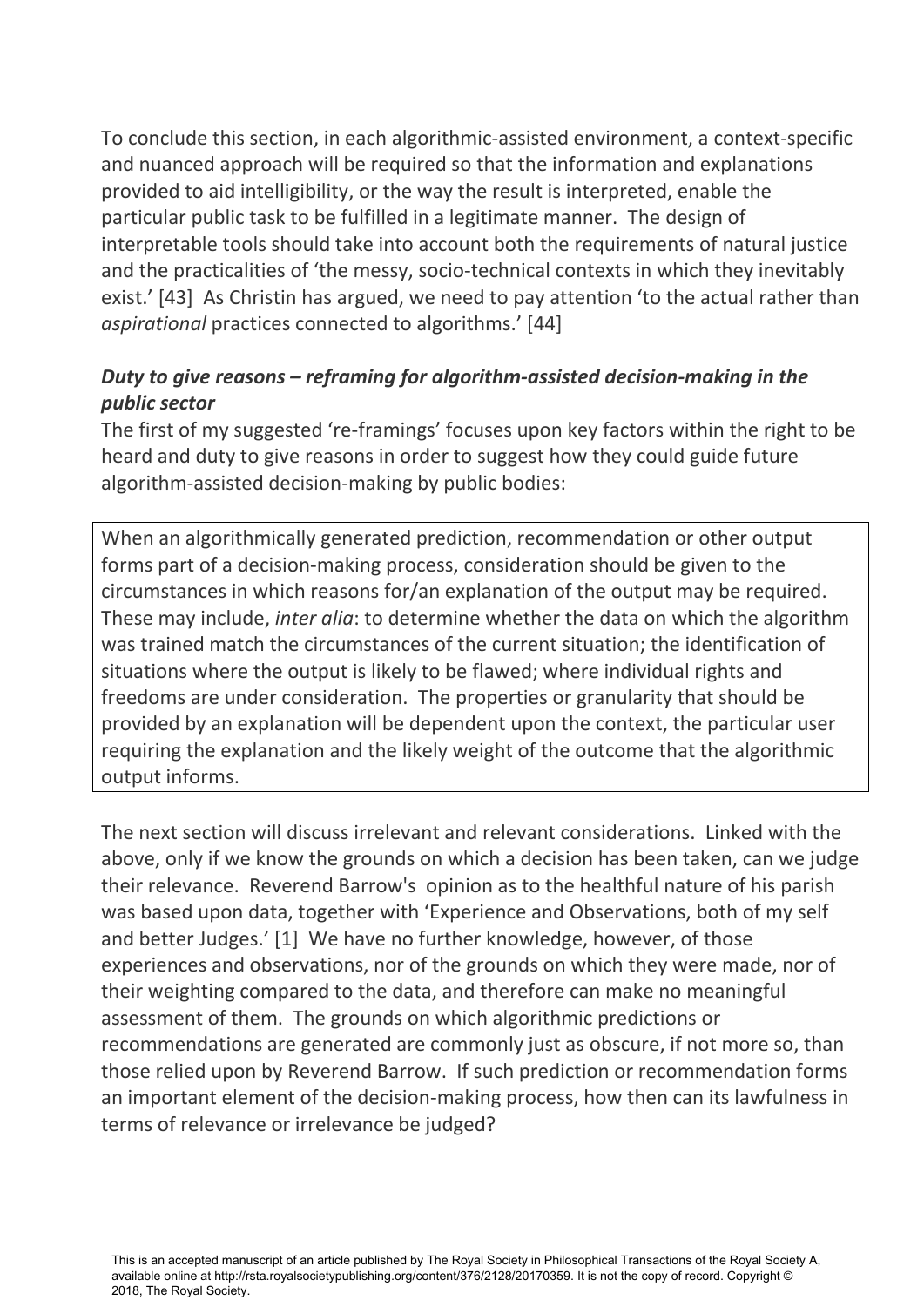#### **Irrelevant and relevant considerations**

Many administrative law cases are concerned with a public body's alleged improper motives or where it has acted upon irrelevant considerations. The doctrine was explained by Lord Esher MR as follows:

'If people who have to exercise a public duty by exercising their discretion take into account matters which the courts consider not to be proper for the exercise of their discretion, then in the eye of the law they have not exercised their discretion.' [45]

One of the most well-known cases is *Venables* where the Secretary of State had fixed a tariff for two boy murderers. It was held that he had misdirected himself in taking account of public demands and newspaper campaigns when coming to his decision. [46]

# *Relevancy and algorithms – data inputs/predictors*

Different definitions of 'relevance' are potentially in play. Berk argues 'if other things equal, shoe size is a useful predictor of recidivism, then it can be included as a predictor. Why shoe size matters is immaterial.' [39] In this statement (I imagine made somewhat in jest!), we find a potentially significant area of friction between lawyers and data scientists. Lawyers are likely to question whether shoe size would be a relevant consideration if a risk assessment was made via other means? If it would not, should it be an input factor in an algorithmic assisted prediction? Maybe though, lawyers are talking at cross-purposes with statistical experts. Administrative law is concerned with situations where a public authority has acted upon irrelevant considerations or failed to take into account relevant ones, in relation to the power or duty being exercised, and so its action or decision is *ultra vires*, beyond its powers and therefore null and void. Those working on algorithmic risk prediction tools are particularly concerned with the relevance – the statistical correlation - of a factor to model's predictive performance Indeed Barnes and Hyatt comment 'since there is little penalty for including additional predictors – even when they add little in the way of predictive power – a wide variety of different predictors can be used to construct these models.' [15]

Where there is only correlation between the factor and the output, and limited causal evidence, will the use of this factor be defensible if the output informs a decision by a public body, especially if removal of the factor affects accuracy of the tool? Accuracy may though not be the overriding concern for all public bodies. Multi-layered public policy considerations, such as community and social engagement, might outweigh the arguments in favour of including a factor, even if removing that factor reduces the accuracy of the tool. Other legal duties imposed on public authorities, for example the Public Sector Equality Duty under the Equality Act 2010, will require a more holistic consideration of the impact of an algorithmic tool and how it might affect different groups in different ways. In addition, the quality of the factor itself will be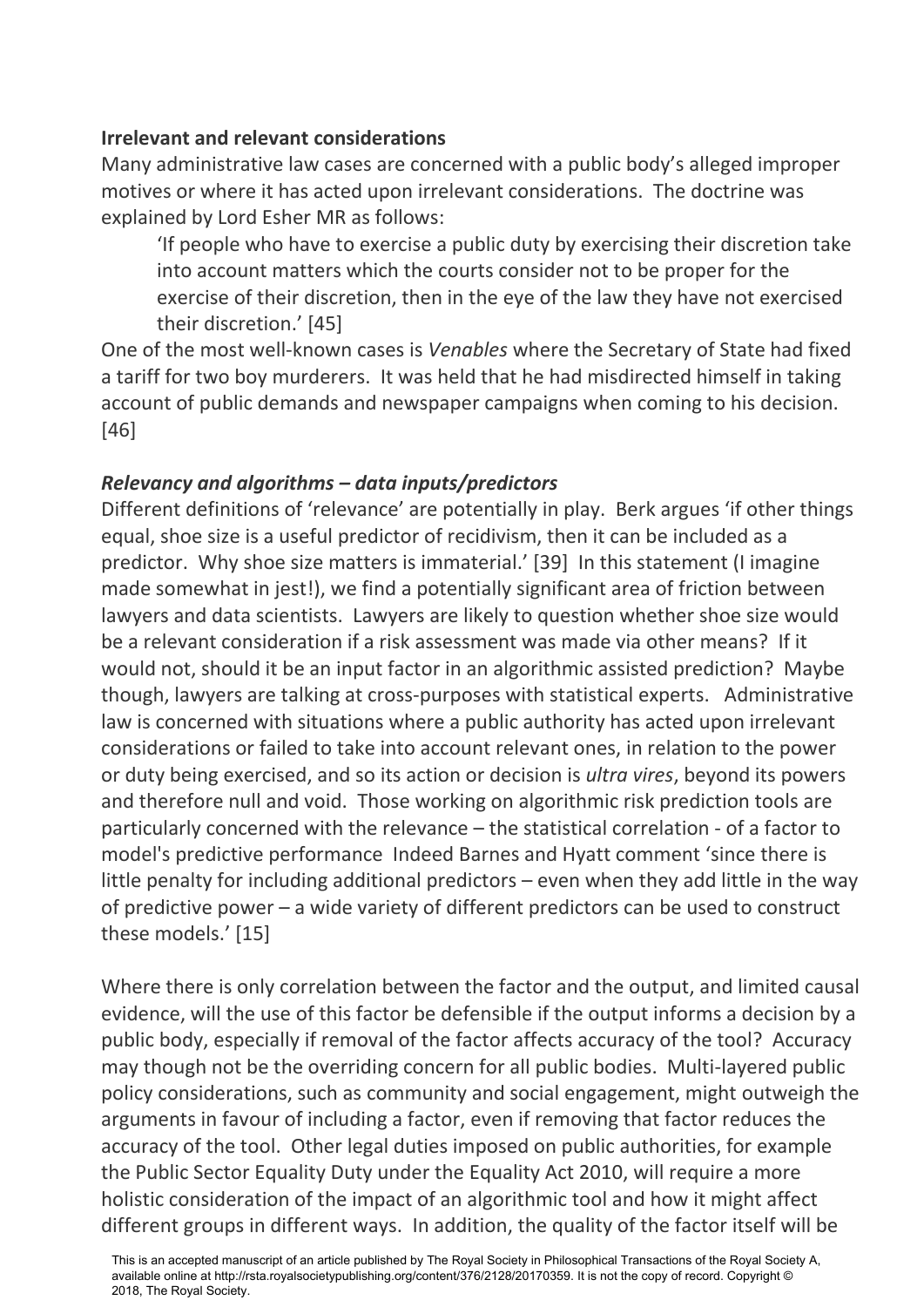significant to its defensibility. We would all look aghast nowadays at the 1926 Court of Appeal judgment that upheld a decision to dismiss all married women teachers, on the basis that the discretion of the public authority in relation to the efficient maintenance of their schools had not been exceeded. [47] How would we react however to inclusion of marriage as a predictor, perhaps not too far away from demographic predictors [10][15] or census poverty indicators [48] used in recent criminal justice models? The developers of these particular tools are likely to argue that these factors are related to the purposes of the programmes of which the algorithmic tools are part (in the case of Durham's HART tool for instance, to tackle the cycle of repeat offending in certain communities), even if direct evidence of causation may be lacking. The courts have been prepared to allow public bodies a relatively wide discretion to take into account a range of legitimate factors in their decision-making and so may be reluctant to uphold a challenge *in administrative law* to the use of predictors – of itself - that have an explainable (in terms of some degree of causation), non-biased and potentially justifiable link to the purpose in hand. Use of shoe size is likely to be another matter!

## *Relevancy and algorithms – outputs*

As further evidence becomes available in different environments as to algorithms' accuracy in comparison with the human decision-maker, we may start to hear arguments that outputs should be regarded as relevant considerations, from a legal perspective, and indeed that public authorities should proactively seek out such algorithmic outputs. The court in the Worboys challenge said that the parole board should have sought out further information as to the circumstances of his offending. [42] Perhaps in the future such further information will always be expected to include an algorithmically generated risk assessment.

A few notes of caution however: a determination of relevancy could stand or fall on the tool's performance in the live environment, the relative importance of extrinsic factors (discussed in the next section) or whether the model is predicting the right thing. In terms of performance, a model that was trained on adult male offenders' data for instance may have little relevance to female or juvenile offenders. An output could be undermined, Cabitza et al. have argued, if inputs are based only on the values that have been proposed by a statistically significant majority in order to sweep 'uncertainty under the carpet.' [49] Furthermore, a public body's remit is often dependent on a subjective assessment (say 'in the reasonable opinion' of an official). Take a hypothetical example of a government department which has been given a statutory power to intervene 'if a child is reasonably determined to be at high risk of harm.' The legality of its power to intervene is therefore dependent upon this assessment. The government body might use an algorithm to help it decide on risk levels by way of textual analysis, of hospital admission reports for instance. If it intervenes in respect of a child at low risk, and if this assessment was unreasonable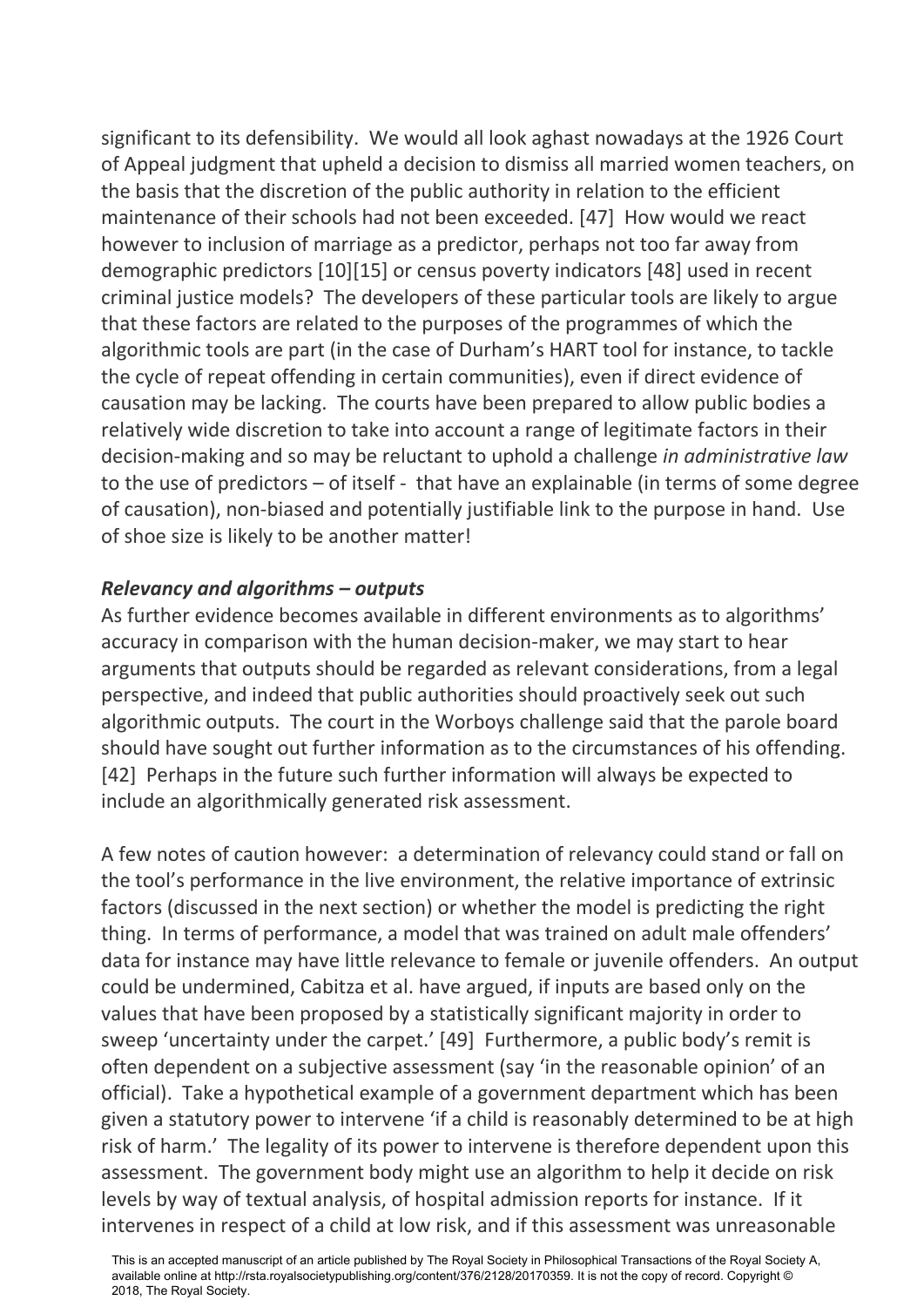due to issues with the tool, then it will be acting outside its powers (not to mention reducing services to children at real risk of harm and causing unnecessary disruption and stress to the child and family).

In this context, the work of Ribeiro, Singh and Guestrin is of interest. Their experiment - in respect of classifiers that were trying to determine if a document was about Christianity or Atheism - used a dataset that, despite a high accuracy on validation data, contained features that did not generalise, and thus validation accuracy overestimated real world performance. [50] When test set *accuracy* was used as a measure of trust in order to choose between two text classification models, users tended to select the worse classifier i.e. the classifier that despite achieving a high percentage accuracy rate, in fact had serious issues 'in the wild' due to the importance given to irrelevant words (such as 'Posting' and 'Re'). When individual prediction explanations were shown, however, it was possible for a human user with prior knowledge to see if a prediction was made for arbitrary reasons unconnected with the purpose of the prediction, and so take steps to improve an untrustworthy classifier. [50]

## *Risk assessments and predictions*

Riberio et al.'s experiment was in respect of a definitional classification. Risk assessments present more of a challenge to human judgement where, Meehl would have argued, human judgement does not represent a gold standard. Non-expert users may struggle to understand the factors that contribute to the algorithm's output, such as the 'not-so-obvious words' that contributed to the classification of pornographic websites in Martens and Provost's work, [35] and therefore could be set up to fail if asked to decide upon relevance.

This however brings us back to the potential disconnect regarding the meaning of 'relevance'. In a public sector environment, relevance in a legal sense cannot be ignored and so neither can statistical relevance - and the risk of false generalisation to this assessment. Many lawyers will find themselves in the position of having to consider whether the results of a model satisfy a certain relevancy or evidentiary standard or whether use of a model with say, an 65% overall accuracy rate, satisfies a certain standard of care. How should they decide whether statistical algorithmic risk predictors are 'unreliable science' [51] or in fact empirically valid in any one context?

Their difficulties are only exacerbated by the 'group-to-individual' problem. Melissa Hamilton argues that translating from the population, being the group level, to the individual level 'is a precarious adventure fraught with errors; but many judges, practitioners, even forensic assessors, fail to notice.' [51] She points to misleading communications during sentencing decisions in the US in which group-based data was translated into absolute predictions of reoffending at an individual level. Therefore, Hamilton argues, attention must be paid to the way that results of algorithmic tools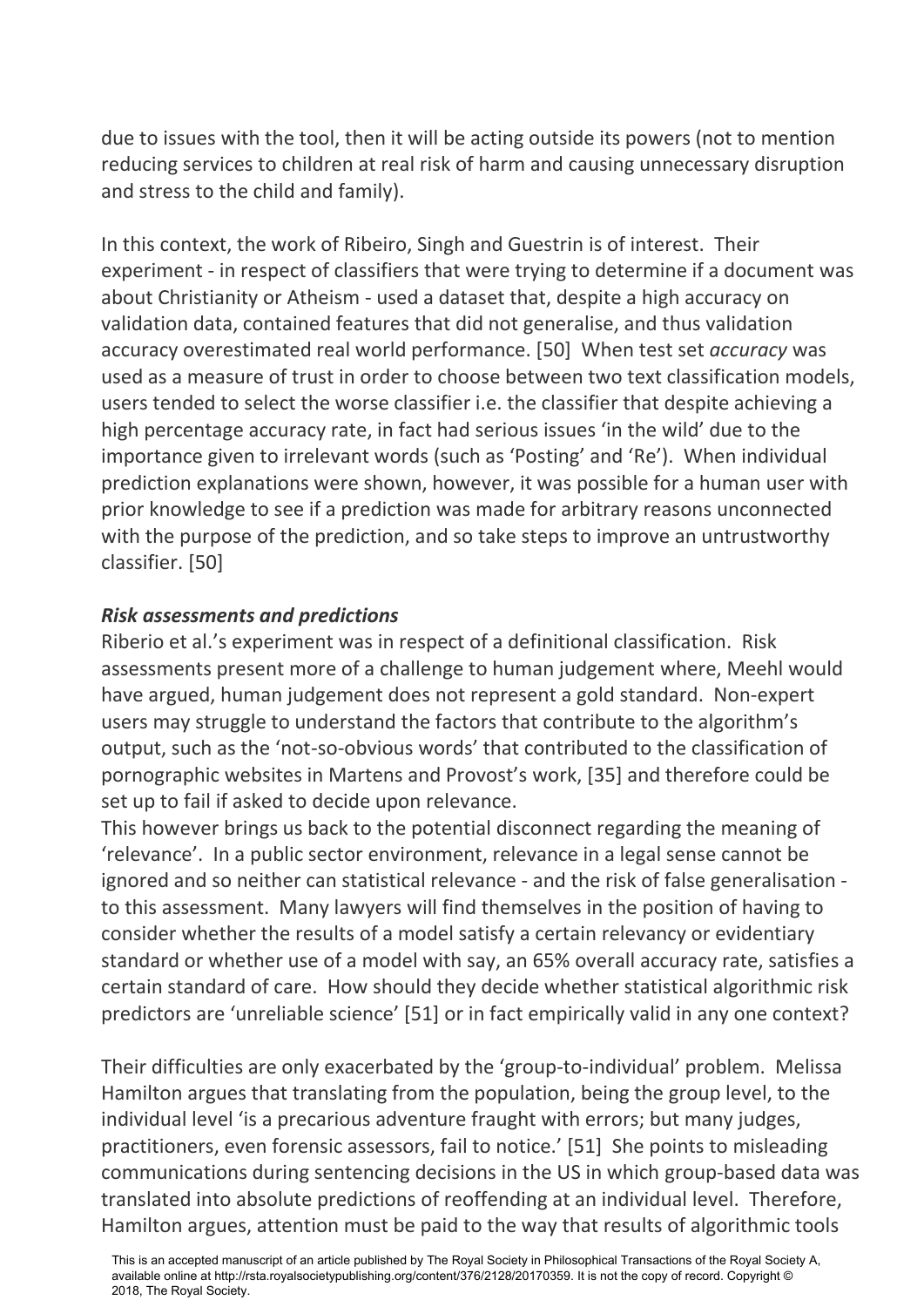are communicated to decision-makers, with Hamilton advocating a comparative or analogous form of risk communication.

Blastland and Spiegelhalter describe the challenge another way: 'the average can be scarily predictable, but only at the right scale. This is the scale of whole populations, boiled down and their essence extracted. The problem is that this is not the scale on which individuals in all their variability live.' [52] Even Richard Berk has described his tool's forecasted low risk offenders as 'good bets'. [39] In presentation of algorithmic results to the human user in practice, however, it may be less than clear that, as the Supreme Court of Wisconsin pointed out in the *Loomis* case: 'risk scores are intended to predict the general likelihood that those with a similar history of offending are either less likely or more likely to commit another crime following release from custody…the risk assessment does not predict the specific likelihood that an individual offender will reoffend. Instead, it provides a prediction based on a comparison of information about the individual to a similar data group.' [53]

Pasquale and Cashwell point to the paramount importance of 'meaning' in rights determination, not factored into many predictive models. [32] Indeed, there is increasing political pressure to consider 'how unjustified correlations can be avoided when more meaningful causal relationships should be discernible' with transparency proposed as a default when the algorithms in question affect the public. [54] In terms of design solutions to these issues, counterfactual methods [26] and causal reasoning [55] have the potential to provide users with the information that they need to consider the defensibility of the output while not requiring expert knowledge around the statistical relevance of the input factors, provided that this information is provided at the point of result publication, not just in training.

This is not to say that outputs of predictive algorithms automatically cross the line into irrelevance: risk assessment is an essential part of many public services. Hofman, Sharma and Watts argue that 'social scientists could benefit by paying more attention to predictive accuracy as a measure of explanatory power<sup>.'</sup> [56] A decision as to whether to refer someone onto a deferred prosecution scheme, such as that offered by Durham Constabulary, inevitably involves an assessment of risk - of 'future dangerousness' as Richard Berk would say – as well as a consideration of personal circumstances, something that could easily be a rather cloudy, hunch-based decision, not to mention a difficult one. Could algorithmic risk assessment tools, as Blastland and Spiegelhalter put it, 'work well enough to give…a practical steer'? [52] Should it matter if the causal relationship is uncertain if a model is designed for circumstances when its ability to predict may be one of the important factors?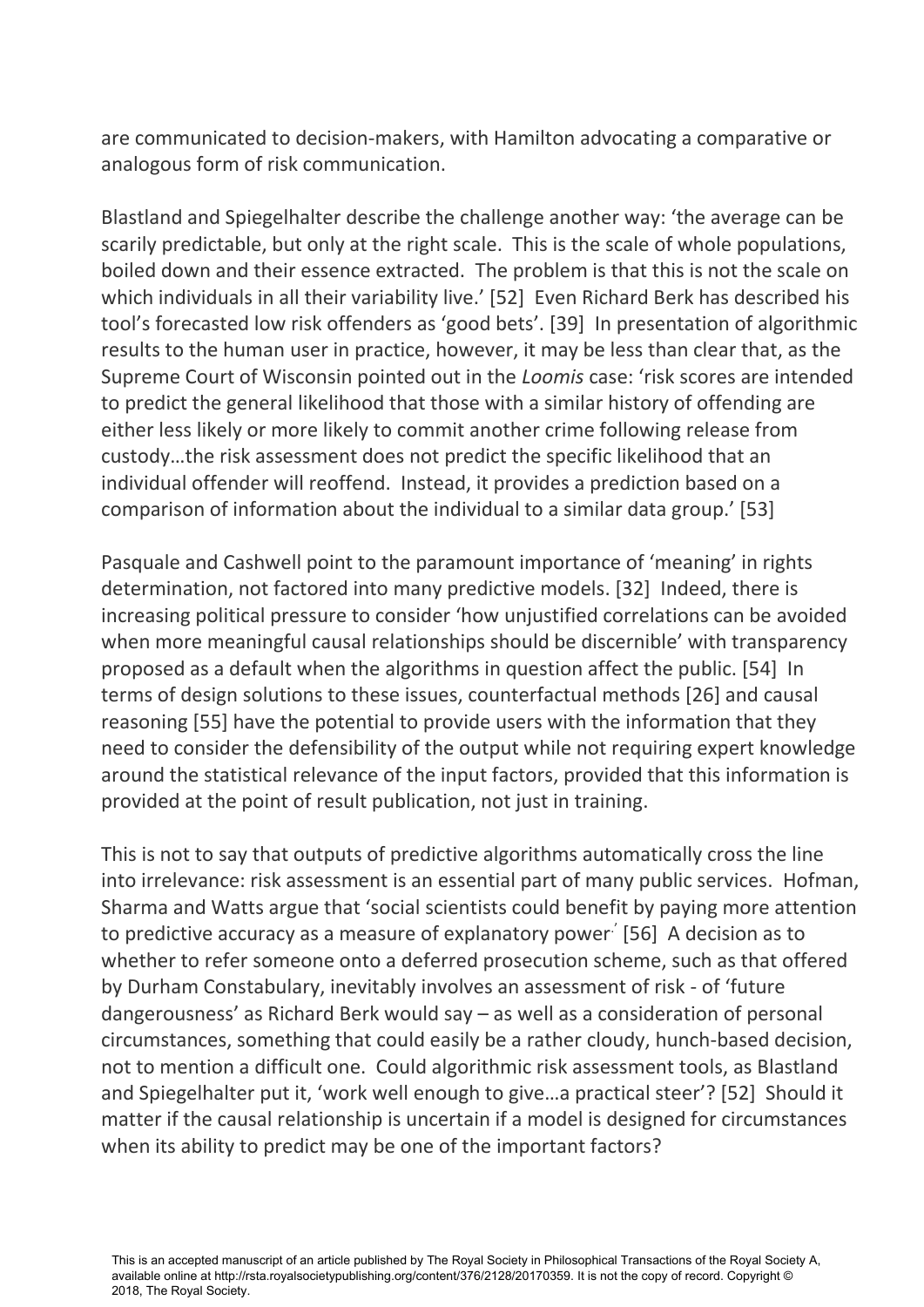## *Predictive accuracy and extrinsic factors*

Hofman et al. point out the need to assess whether 'predictive accuracy is subject to some fundamental limit' because of dependence upon extrinsic random factors. [56] Such limits must be considered before determinations about an algorithm's relevance, or otherwise, can be made. [57] For instance, the national Domestic Violence Disclosure Scheme in the UK, known as Clare's Law (named after Clare Wood who was murdered by her ex-boyfriend who had a history of violence towards women), has as its very heart an assessment of risk by the police, requiring them to make a judgement as to whether to disclose information about an individual to the person with whom they are forming a relationship. [58] They can only do this if there is a 'pressing need' for that disclosure i.e. that the risk of harm reaches a certain level. There is potential for algorithmic tools to help officers to make 'better bets' or even improve the currently rather opaque decision-making process relating to this information sharing scheme. The debate around the use of actuarial algorithmic tools could present an opportunity to clarify the sort of risks that would result in a 'pressing need' for disclosure, and what factors should go into that assessment. Of course, Clare's law, and domestic violence in general, is a factually and emotionally complex sphere requiring a focus upon the (potential) victim as well as the perpetrator, and an appreciation that stark conviction and arrest data will not often present the full picture.

# *Irrelevant considerations – reframing for algorithm-assisted decision-making in the public sector*

Eighteenth century Morgan would have appreciated this search for relevancy; his criticism of the pre-existing rule was based on its absurd results in the real world, its lack of 'truth', such as the probability of an 18 year old surviving one 78 year old being calculated as less than the 18 year old surviving two 78 year olds. [2] The preexisting rule neither reflected observation nor common sense. As Mulgan points out:

'Everything we know is knowledge from the past, which may not apply in the future – the problem repeatedly stumbled on by models, algorithms, economic theories, and geopolitical dispositions, which made sense in one era, but then become dysfunctional in another….And so the models we use to think can also become traps…intelligence has to be at war with and suspicious of itself to be truly intelligent.' [59]

But relevance is not an easy concept to define – it means different things to different people - and there seems to be much work to do to achieve understanding between the various disciplines involved in the creation, deployment and regulation of algorithms, and in particular to determine the defensibility of predictors which are key to predictive accuracy: 'only people can decide which data points are appropriate to use in the first place.' [34]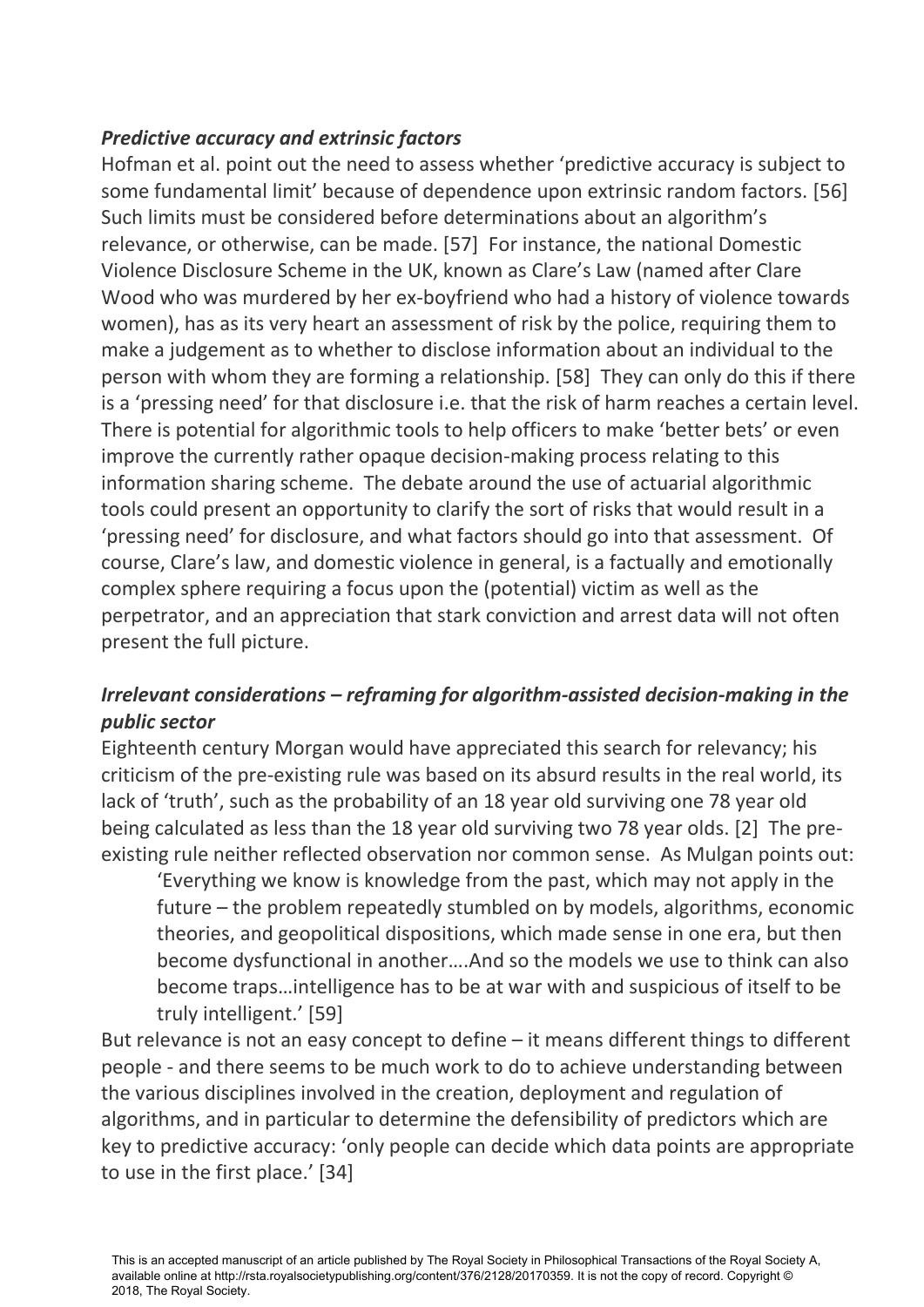The second of my 're-framings' does not attempt to solve this dilemma but instead to set out a number of factors that may need to be considered in an assessment of legal relevancy when an algorithm-assisted decision is in play:

In deciding upon the relevance of an algorithmic output to a decision by a public sector body, the human decision-maker should consider *inter alia* a) the **relevance of the input** factors to the context of the decision, in particular whether they have an explainable and ultimately justifiable link to the purpose in hand; b) the tool's performance and accuracy in the **live environment**; c) the relative importance of **extrinsic external factors** (those not factored into the algorithm) to the overall decision**;** and d) the level of uncertainty around **causal** relationships between the inputs and the prediction claimed.

# **Improper delegation and fettering discretion**

Discretionary power is crucial for effective government: 'Relatively little can be done merely by passing Acts of Parliament. There are far too many problems of detail, and far too many matters that cannot be decided in advance.' [19] Discretionary power must be not abused, either by 'running amok' or by failing to exercise discretion appropriately. There is a significant body of case-law dealing with improper delegation of powers allocated to a public body and 'fettering' of an organisation's discretion when exercising powers. Often Parliament has created a scheme, whereby it clearly intended that a particular person or body should make the decision in question, not the person to whom the discretion has been delegated. [60] Regarding delegation, Wade & Forsyth explains that 'the vital question in most cases is whether the statutory discretion remains in the hands of the proper authority, or whether some other person purports to exercise it.' [19] Improper delegation might include putting a decision 'into the hands of a third person or body not possessed of statutory or constitutional authority' [61] or abdicating powers, such as where the Home Secretary acted as a 'rubber stamp' on the advice of others without making his own decision. [62] Where a public sector body is given an element of discretion, it must put its mind to the decision and not follow policy or other diktat blindly. A general policy or rule is acceptable provided that, as Lord Reid said in *British Oxygen,* the authority does not refuse to listen at all. [63] An administrative authority is not allowed to 'pursue consistency at the expense of the merits of individual cases.' [64] Hildebrandt sums up the importance of discretion to the application of decisions in the public sector affecting individual rights: 'Discretion, rather than strict application of unbending rules, recognizes the fallibility of interfacing rules with their field of application.' [33]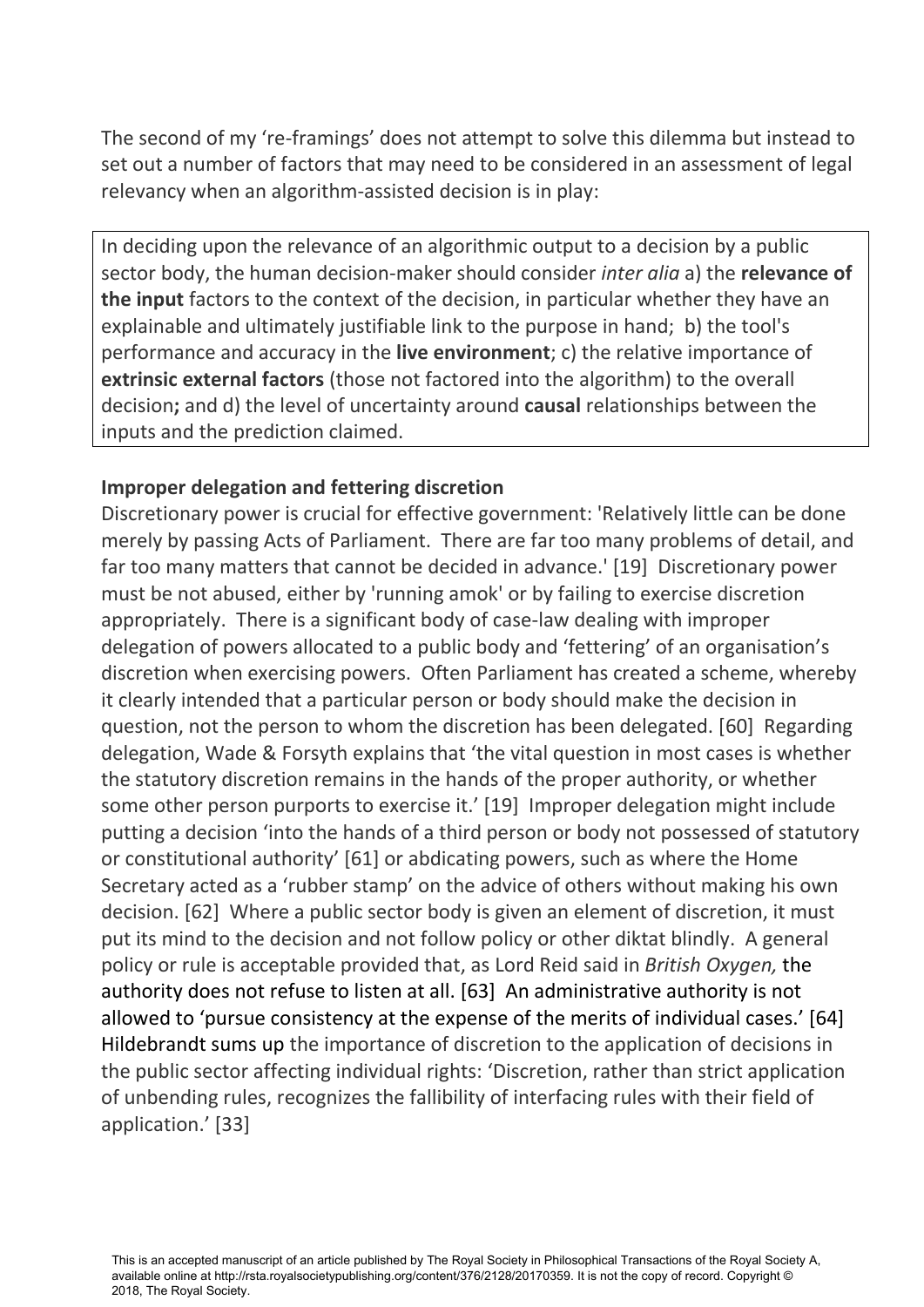## *Fettering discretion and algorithms*

A public body whose staff come to rely *unthinkingly* upon an algorithmic result in the exercise of discretionary power could be illegally 'fettering its discretion' to an internal 'home-grown' algorithm, or be regarded as delegating decision-making illegally to an externally developed or externally run algorithm, or having predetermined its decision by surrendering its judgement. Hildebrandt has used the term 'judgmental atrophy' to describe these outcomes [65] and notes that datadriven architectures can 'transform the environment we depend upon, while also transforming ourselves in the process.' [24] For the public sector, this must include the risk that the deployment of an algorithmic tool starts to change, or limit, the way that a decision is taken or an operation is carried out. Karen Yeung describes being 'hypernudged' in one direction, [66] a risk when an algorithmic output is expressed in very blunt un-nuanced terms (high, low and so on), and where the algorithm's workings are opaque to the human user, thus bringing us back to the first principle discussed above. Gary Kasparov says that 'The problem comes when the database and the engine go from coach to oracle'. [67] This reflects problems from an administrative law perspective which come when 'the real discretion is being exercised by the body or person that recommends.' [19] Or in the algorithmic examples that we are considering, where the discretion has been delegated to the algorithm, and no genuine or conscious choice is being made by the public authority.

# *The role of the human in an algorithm-assisted discretionary decision?*

An algorithm has the potential always to be more accurate than a human when circumstances are identical to that which the algorithm was developed, and in relation to that specific task or question for which the algorithm was designed (although accuracy levels may not present the full picture in circumstances where data uncertainty is not represented [49] or where there is no appetite for doubleblind testing, in respect of serious offenders for instance: see Kleinberg et al.'s work on comparing judicial bail decisions with an algorithmic one where crime outcomes can only be observed for released defendants [68]). Grove and Meehl argue that 'if an equation predicts that Jones will do well in dental school, and the dean's committee, looking at the same set of facts, predicts that Jones will do poorly, it would be absurd to say, "The methods don't compete, we use both of them." One cannot decide both to admit and to reject the applicant; one is forced by the pragmatic context to do one or the other.' [4] It is hard to take issue with this. It is the most accurate prediction that should be deployed, Grove and Meehl say, which may in many scenarios be the algorithmic one. Where there were exceptions to the superiority of algorithmic assessment in various studies, it was argued that had the data that was available to the clinician been made available to the predictor, then the statistical predictor might have been equally or more accurate; the solution was to improve the model, rather than to combine human heads with the model. [4] Humans struggle to correct patterns of ineffective or biased decisions, often due to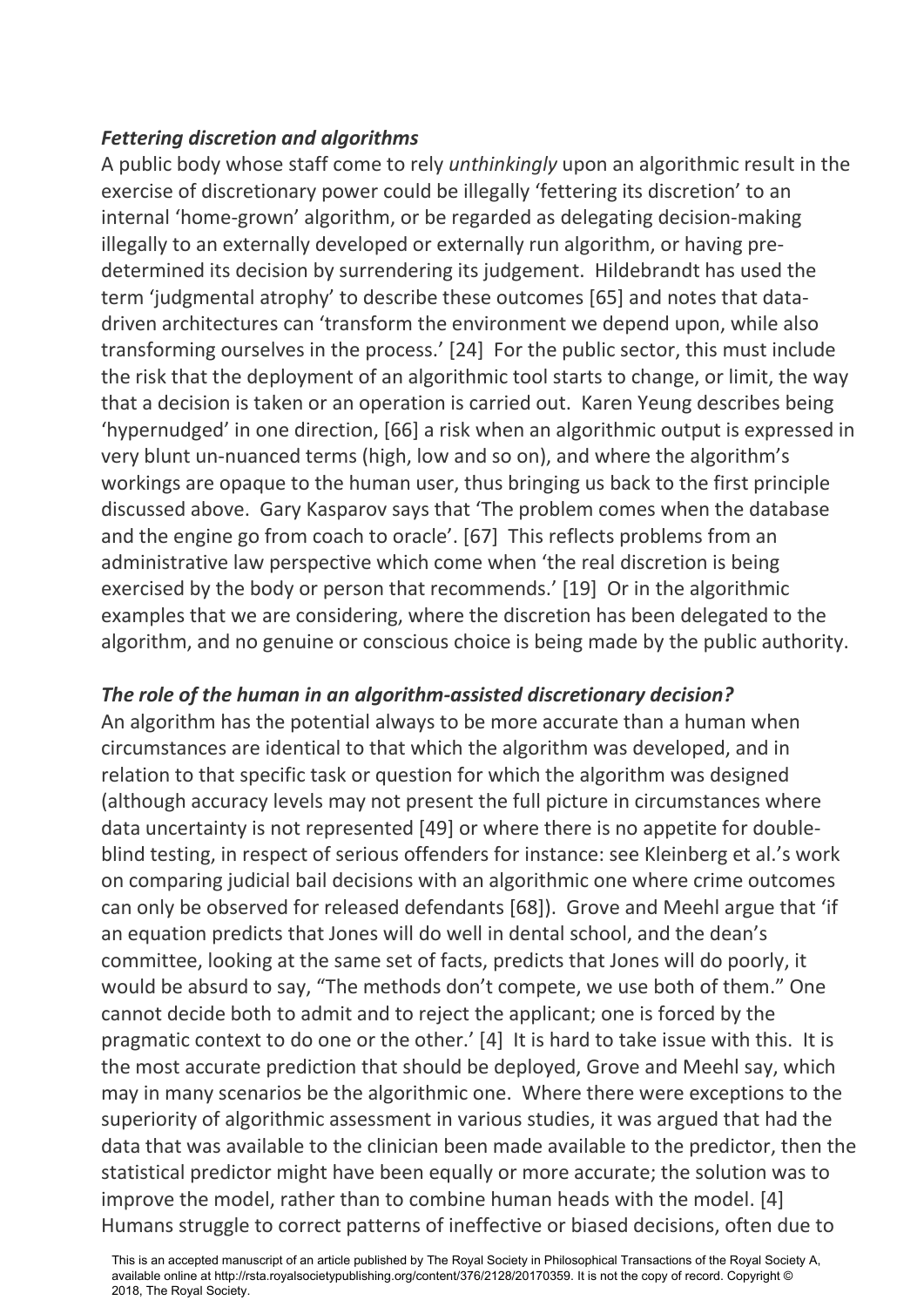the lack of meaningful feedback, whereas algorithms are specifically designed to learn through error. [4]

Algorithms deployed in public sector environments will inevitably be limited in their data inputs, for legal, technical and policy reasons too numerous to explore here. For instance, the HART tool deployed by Durham Constabulary to forecast risk of serious offending in the context of triaging offenders to an out-of-court disposal currently uses only data available in local constabulary systems, not data from neighbouring forces or available in other systems such as the Police National Computer. In such circumstances, it is therefore the human decision-maker that will have the knowledge of factors that are not represented by inputs in the algorithm, including 'procedural and tacit' knowledge acquired from hands-on experiences and practice [69], or employment and family circumstances (as Kleinberg et al. acknowledge in their study [68]), social contacts, disability or mental health, the positive affect of interventions, the circumstances of the victim or community or intelligence records, which commonly require human interpretation, perhaps of a link with organised crime not reflected in arrest, charge or conviction history. They must be allowed to, and must be expected to, take all relevant factors into account, and to record how they do this.

# *Improving a model with new factors*

But could not such factors be added to a model in order to improve it? Indeed they could, and in doing so the creators of algorithms inevitably need to 'translate 'real' life events into machine readable data and programs', [24] with potential consequences for the exercise of discretion. First, factors such as family and social relationships, or impact of health conditions, are not easy to 'datafy' although the COMPAS tool appears to attempt to do so, based on the questions in the questionnaire presented to offenders. [70] Hildebrandt states that 'as with every translation, something gets lost' [24] and there must be a risk that 'datafication' of such factors might change them into too simplistic a format. Even if it appears that all relevant inputs have been captured, the human decision-maker must be alive to the relevance of those 'lost' elements. Otherwise, it could be tantamount to the decision-making being brought forward to the technical stages of a system's design. [5] Furthermore, someone will always present with 'factors' that are relevant but for which the algorithm was not trained. The human decision-maker must not refuse to exercise their discretion to consider such factors.

Secondly, we cannot always assume that the forecast or classification represents the only or main factor on which the 'rightness' or 'wrongness' of the overall decision is to be judged. Doing so may risk changing the question that the public sector decision-maker has to answer. *Young Jones was admitted to dental school despite the algorithmic prediction that he would do poorly, and look he has done poorly, therefore the human decision was wrong*. But perhaps the University's policy of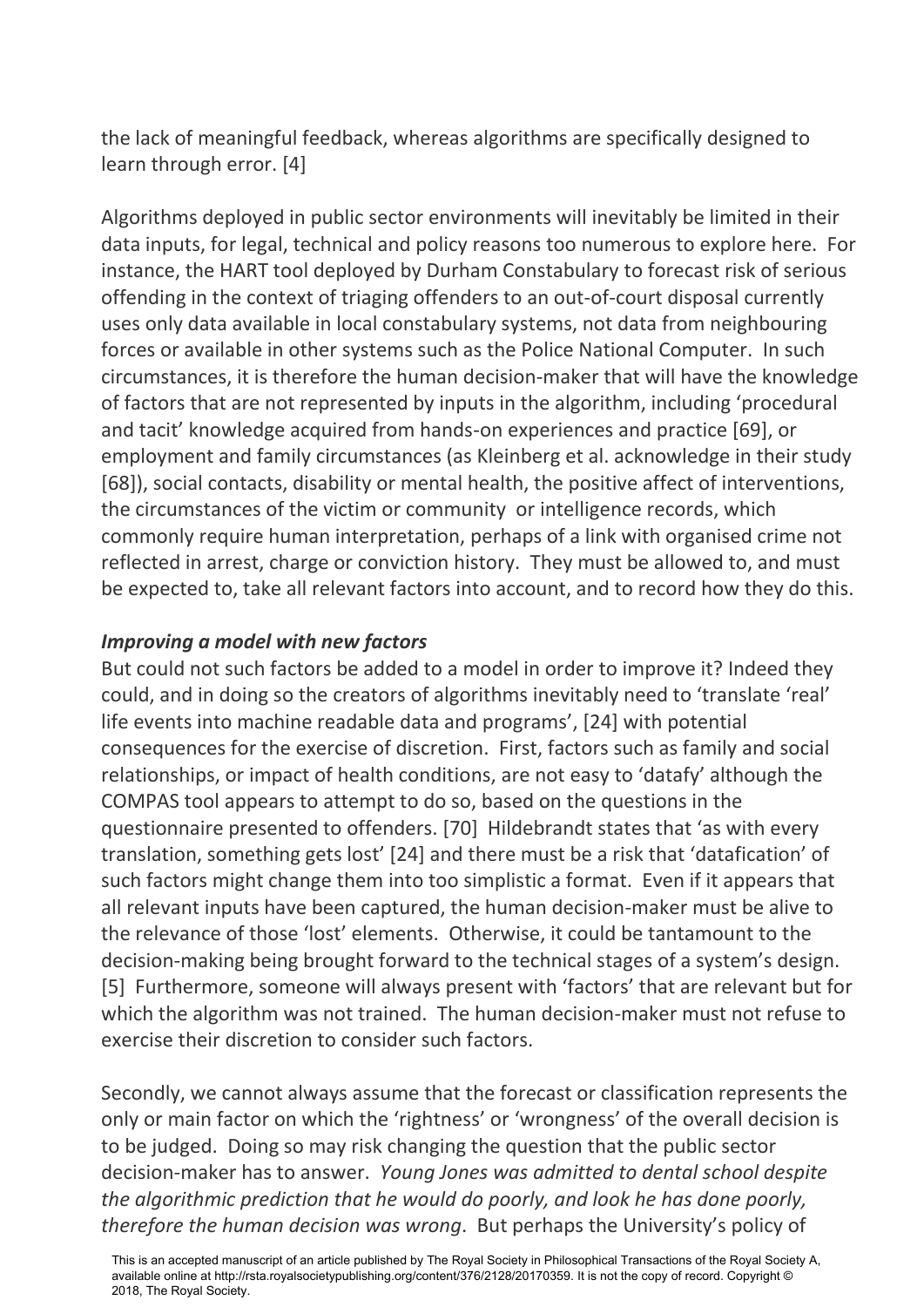admitting candidates from deprived backgrounds outweighed the prediction at the time. *The offender was predicted to be medium risk by the algorithmic tool, but the police officer decided to release her on bail, and look she has reoffended, so the human decision was wrong*. But at the time of the decision, the offender was assessed to have strong family and community ties with a plan to address her drug problem. The College of Policing Authorised Professional Practice's risk principles state, 'By definition, [operational] decisions involve uncertainty, ie, the likelihood and impact of possible outcomes cannot be totally predicted, and no particular outcome can be guaranteed.' The principles go on to say 'assessments of decisions should concentrate on whether they were reasonable and appropriate for the circumstances existing at the time. If they were, the decision maker should not be blamed for a poor outcome.' [71]

# *The question to be answered*

Polson and Scott point out that 'A machine can fit a model, but only people can use that model to ask the right questions.' [34] Questions and decisions based on risk, and legal concepts such as 'reasonableness', 'public interest' and opinions of necessity represent a challenge for algorithms and for feature engineering [34]: to produce a model that is genuinely able to reflect the complexity of individual circumstances, which apply to the multiple elements that may need to be considered, and which produce every choice of next steps that could reasonably apply to the decision(s) in question. The UK's Police and Criminal Evidence Act, for instance, states that a person shall be released after charge with or without bail unless the custody officer has 'reasonable grounds' for believing that the detention of the person arrested is necessary to prevent him from committing an offence… to prevent him from causing physical injury to any other person or from causing loss of or damage to property… to prevent him from interfering with the administration of justice.' [72] Although risk of offending will be a relevant factor in this decision, it does not represent the question to be answered, which is whether there are *reasonable grounds* for believing that detention is *necessary to prevent* the offender from committing an offence and so on.

Furthermore, as discussed above, the forecasts produced by many existing algorithmic tools are probabilities (that the person or situation in question has a certain similarity to people or situations in the past). But they appear at times to be presented as something more: a prediction of reoffending becomes a 'risk' of reoffending and thus the risk if, say, a person is given parole. Determinations of risk – a decision for the public body - may depend upon many considerations, including what is unknown and the impact of the thing that is predicted [52]. The point at which that determination is made, however, could inadvertently be moved back to the model-creators by the way that outputs are presented.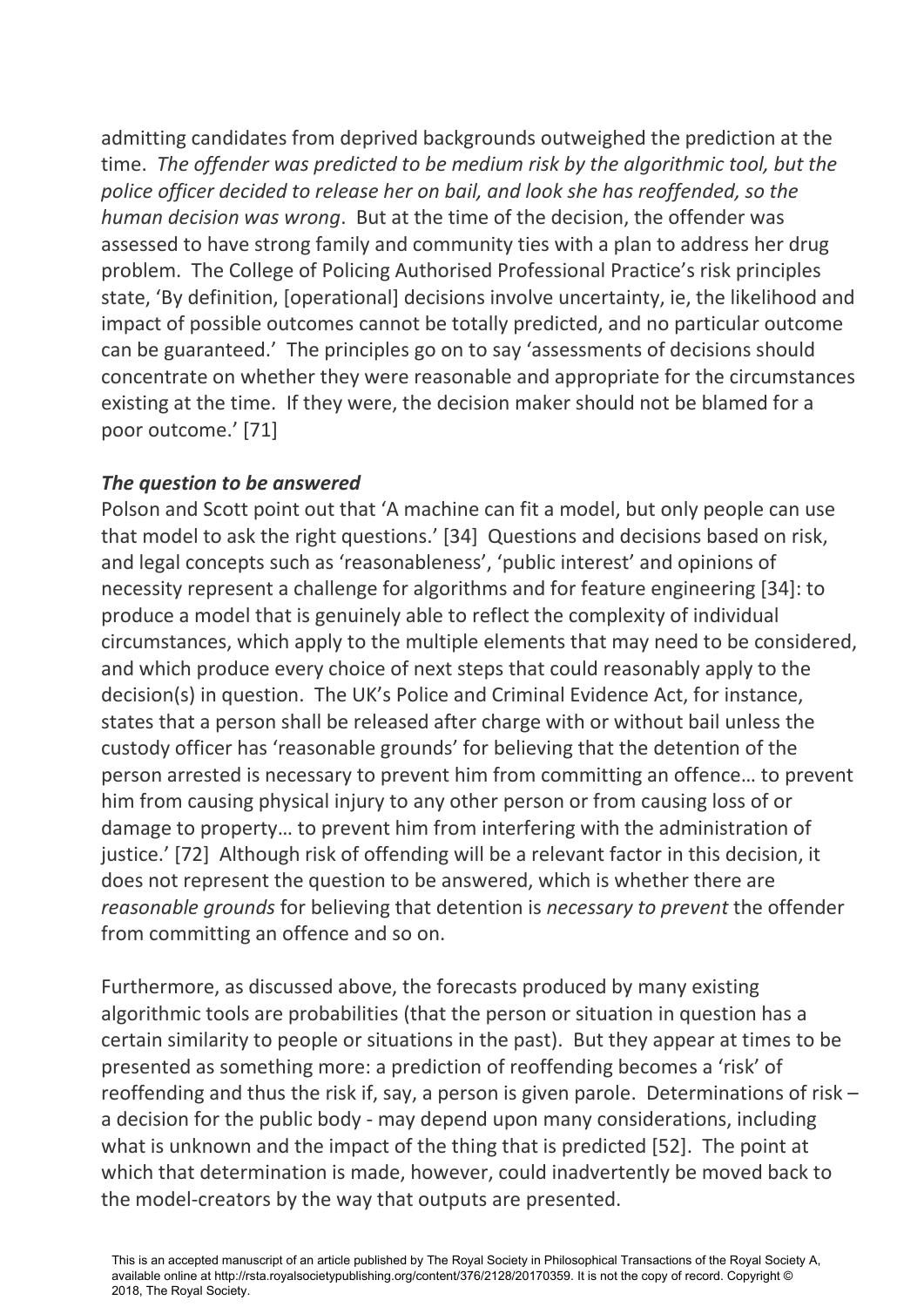The extent to which algorithms 'may shift the style of decision-making towards specific rules and away from professional judgement and discretion' [7] (potentially in the process creating a challenge to the sovereignty of Parliament) is an area that requires further research within the practical environments in which algorithmic tools are implemented. If in practice we see the tone set within a public body that an algorithm's prediction must be followed, and thus the nature of the question to be answered changes, then I predict that, sooner rather than later, we will see a challenge based (partly) on a failure to consider the 'merits of the case' and a failure to consider other relevant factors. If on the other hand they can be designed to be a genuine aid to a public sector decision-maker's discretion, choices and professional judgement, without pushing the decision-maker towards a particular outcome, then there will be value. People are influenced by how information is 'framed.' [73] It is vital therefore that attention is paid to the human-algorithmic interface, together with the underlying organisational culture and processes to determine when a model's forecasts should be overriden, to minimise the risk of 'judgmental atrophy' leading to improper delegation to an algorithm. As Hartzog comments, 'Design affects our expectations about how things work and the context within which we are acting.' [74]

# *Improper delegation and fettering discretion – reframing for algorithm-assisted decision-making in the public sector*

The third of my 're-framings' therefore considers the preservation of appropriate discretion in algorithm-assisted environments:

The decision-making process, of which the algorithmic tool is part, must preserve the human discretion to assess 'un-thought of' relevant factors, and to assess whether the question or decision is the one for which the algorithm was designed. Algorithms should not be inserted into a process that requires the exercise of discretion by a public authority where the algorithm prevents that discretion; either because all of the factors relevant to the decision cannot be included, or required elements of the decision itself cannot be appropriately codified into, or by, the algorithm.

#### **Conclusion**

Cheney-Lippold, in his critique of our datafied culture, comments:

'We can think of a measurable type like 'at risk' as a hieroglyph, not a truth of identity but a priestly interpretation. It is not simply an officer who decides our fate in any given encounter with the police. Rather, it's an algorithmic interpretation of our own, datafied social networks that enacts police suspicion.' [75]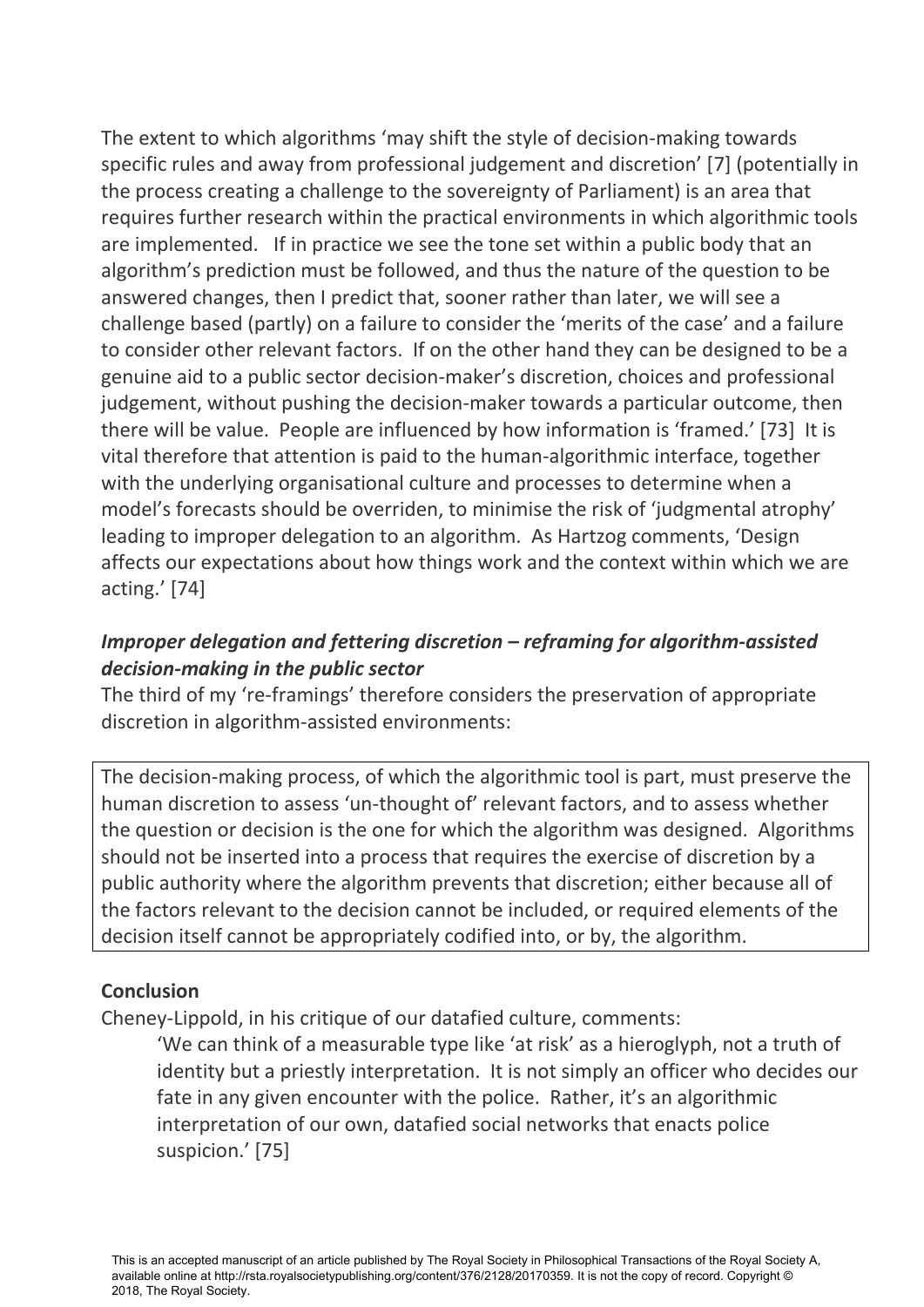We might consider if this concern is anything new. Our eighteenth century clergymen show us that attempting to draw conclusions or make predictions from data is not a modern phenomenon. For our current society, however, it is surely the integration of (sometimes opaque) algorithmic conclusions and predictions into everyday life, powered by vast quantities of digital data, that creates both new opportunities and new challenges. Much of the concern around the growing ubiquity of algorithms in society can be boiled down to two questions: how do they work, and are the decisions made using algorithms fair? For centuries, English administrative law has been concerned with the fairness of state decisions. Its principles are already techagnostic. It has tackled issues of transparency and understanding, the relevance of 'inputs' and the protection of appropriate human discretion. For lawyers, scientists and public sector practitioners alike, old law – interpreted in a new context - can help guide our algorithmic-assisted future.

## **References**

1. Reverend Mr. Barrow. 1735. An account of the births and burials with the number of the inhabitants at Stoke-Damerell in the county of Devon. Communicated by the Reverend Mr. Barrow. *Phil. Trans. R. Soc. Lond.* **39**. 171-172. 2. William Morgan, communicated by the Rev. Richard Price. 1789. 'On the method of determining, from the real probabilities of life, the value of a contingent reversion in which three lives are involved in the survivorship' *Phil. Trans. R. Soc. Lond.* **79**. 40-54; Richard Price was the friend of Thomas Bayes responsible for reading Bayes's rule to the Royal Society after his death: Rev. Mr. Bayes, F.R.S. 1763. 'An essay towards solving a problem in the doctrine of chances. By the late Rev. Mr. Bayes, F.R.S. communicated by Mr. Price, in a letter to John Canton, A.M.F.R.S' *Phil. Trans.* **53**. 370-418.

3. Robert Hassan. 2008. *The Information Society* Polity Press.

4. William M. Grove and Paul E. Meehl 1996. Comparative efficiency of informal (subjective, impressionistic) and formal (mechanical, algorithmic) prediction procedures: The clinical–statistical controversy. *Psychology, Public Policy, and Law, 2***(2)**, 293-323.

5. Commission Nationale Informatique & Libertés. 2017. *How can humans keep the upper hand? The ethical matters raised by algorithms and artificial intelligence. Report on the public debate led by the French Data Protection Authority (CNIL) as part of the ethical discussion assignment set by the Digital Republic Bill*. [https://www.cnil.fr/sites/default/files/atoms/files/cnil\\_rapport\\_ai\\_gb\\_web.pdf.](https://www.cnil.fr/sites/default/files/atoms/files/cnil_rapport_ai_gb_web.pdf)

6. Policy paper: Government Transformation Strategy 2017 to 2020, 9 February 2017 [https://www.gov.uk/government/publications/government-transformation](https://www.gov.uk/government/publications/government-transformation-strategy-2017-to-2020)[strategy-2017-to-2020.](https://www.gov.uk/government/publications/government-transformation-strategy-2017-to-2020)

7. Andrew Le Sueur. 2016. 'Robot Government: Automated Decision-Making and its Implications for Parliament' in Alexander Horne and Andrew Le Sueur (ed.) *Parliament: Legislation and Accountability* Hart Publishing.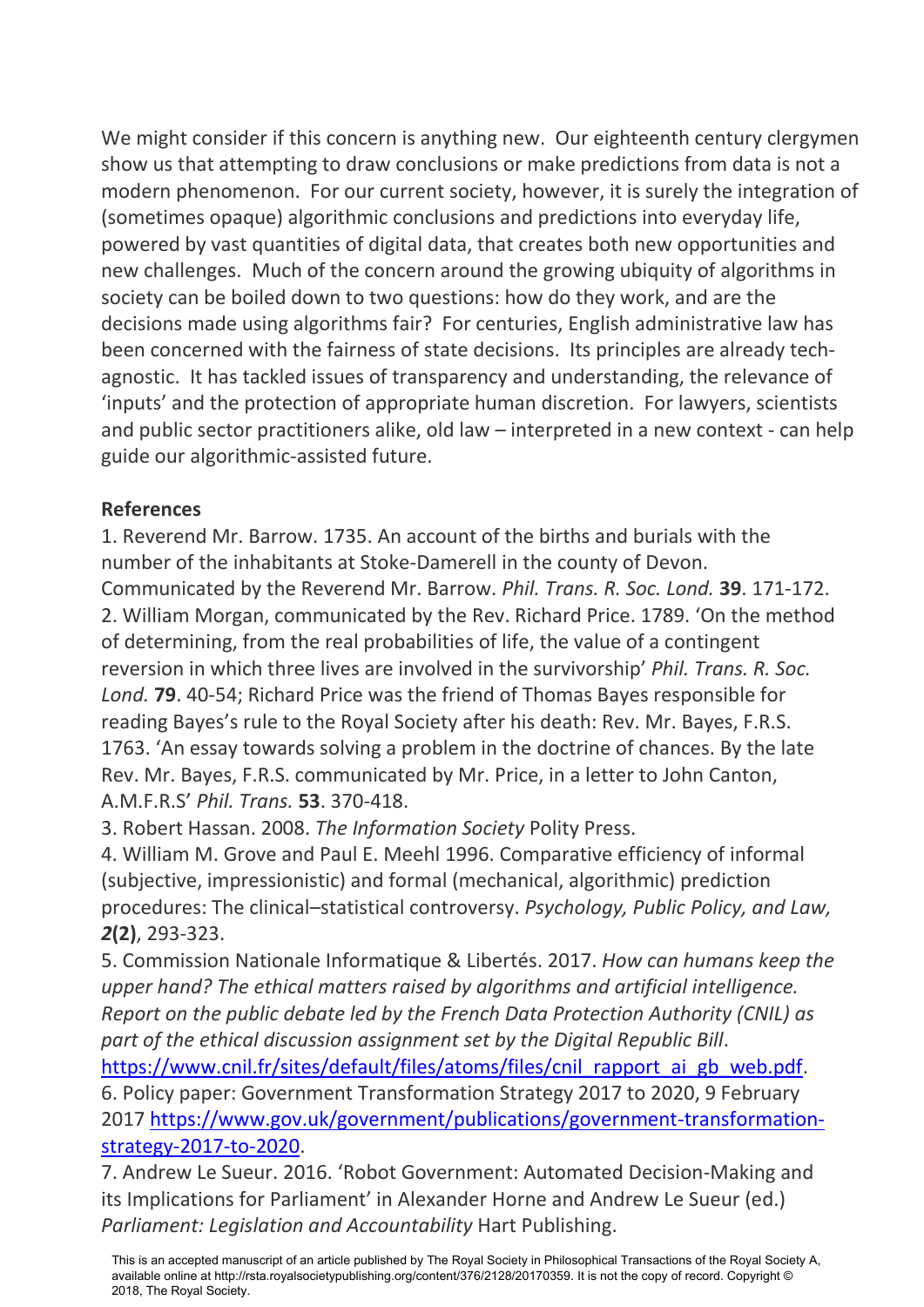8. For a summary of four explanation styles 'input influence', 'sensitivity', 'casebased' and 'demographic' see Reuben Binns, Max Van Kleek, Michael Veale, Ulrik Lyngs, Jun Zhao and Nigel Shadbolt. 2018. 'It's Reducing a Human Being to a Percentage'; Perceptions of Justice in Algorithmic Decisions. *ACM Conference on Human Factors in Computing Systems (CHI'18), April 21–26, Montreal, Canada*. doi: 10.1145/3173574.3173951.

9. Julia Angwin, Jeff Larson, Surya Mattu and Lauren Kirchner. 2016. Machine Bias. *ProPublica* [https://www.propublica.org/article/machine-bias-risk-assessments-in](https://www.propublica.org/article/machine-bias-risk-assessments-in-criminal-sentencing)[criminal-sentencing;](https://www.propublica.org/article/machine-bias-risk-assessments-in-criminal-sentencing) Julia Dressel and Hany Farid. 2018. The accuracy, fairness and limits of predicting recidivism *Sci. Adv.* **4 (1)** DOI: 10.1126/sciadv.aao5580.

10. Marion Oswald, Jamie Grace, Sheena Urwin and Geoffrey Barnes. 2018. Algorithmic Risk Assessment Policing Models: Lessons from the Durham HART Model and 'Experimental' Proportionality. *Information & Communications Technology Law,* **27(2)**, 223-250*.*

[https://www.tandfonline.com/doi/abs/10.1080/13600834.2018.1458455.](https://www.tandfonline.com/doi/abs/10.1080/13600834.2018.1458455) 11. Dan Hurley. 2018. Can an algorithm tell when kids are in danger? *New York Times* [https://www.nytimes.com/2018/01/02/magazine/can-an-algorithm-tell](https://www.nytimes.com/2018/01/02/magazine/can-an-algorithm-tell-when-kids-are-in-danger.html)[when-kids-are-in-danger.html.](https://www.nytimes.com/2018/01/02/magazine/can-an-algorithm-tell-when-kids-are-in-danger.html)

12. Rhema Vaithianathan. 2017. Five Lessons for Implementing Predictive Analytics in Child Welfare. *The Chronicle of Social Change*

[https://chronicleofsocialchange.org/opinion/five-lessons-implementing-predictive](https://chronicleofsocialchange.org/opinion/five-lessons-implementing-predictive-analytics-child-welfare)[analytics-child-welfare.](https://chronicleofsocialchange.org/opinion/five-lessons-implementing-predictive-analytics-child-welfare)

13. Virginia Eubanks. 2018. A child abuse prediction model fails poor families. *Wired*. [https://www.wired.com/story/excerpt-from-automating-inequality/.](https://www.wired.com/story/excerpt-from-automating-inequality/)

14. Jenna Burrell. 2016. How the machine 'thinks': Understanding opacity in machine learning algorithms. *Big Data & Society*. **January – June 2016**.

15. Geoffrey Barnes and Jordan M. Hyatt. 2012. Classifying Adult Probationers by Forecasting Future Offending Final Technical Report

[https://www.ncjrs.gov/pdffiles1/nij/grants/238082.pdf.](https://www.ncjrs.gov/pdffiles1/nij/grants/238082.pdf)

16. Riccardo Guidotti, Anna Monreale, Franco Turini, Dino Pedreschi and Fosca Giannotti. 2018. A Survey of Methods For Explaining Black Box Methods. *arXiv:1802.01933v1 [cs.CY]*.

17. Stanton and Prescott. 2018 *Public Law* Oxford: OUP.

18. *R v Secretary of State for the Home Department ex p. Fayed* [1997] 1 All ER 763.

19. Wade and Forsyth. 2014 Administrative Law 10<sup>th</sup> ed. Oxford: OUP.

20. *Clarke Holmes Ltd v Secretary of State for the Environment* (1993) 66 P & CR 263, 271-272.

21. *South Buckinghamshire District Council v Porter (No 2)* [2004] 1 WLR 1953, para 36.

22. *Dover District Council (Appellant) v CPRE Kent (Respondent) CPRE Kent (Respondent) v China Gateway International Limited (Appellant)* [2017] UKSC 79, para 41.

23. *R v Secretary of State for the Home Department ex parte Doody* [1994] 1 AC 531, 19 (Lord Mustill).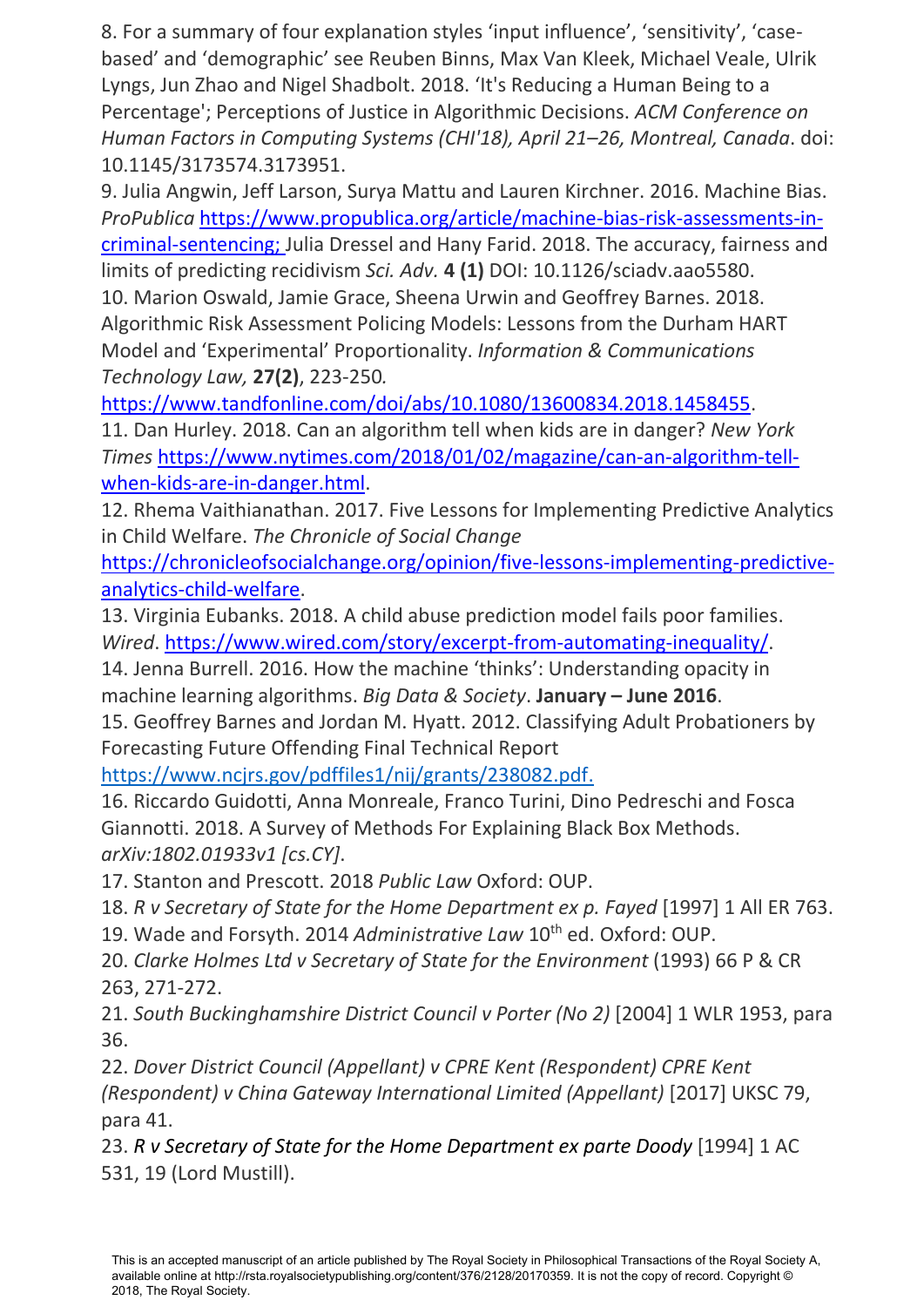24. Mireille Hildebrandt. 2017. Privacy As Protection of the Incomputable Self: Agonistic Machine Learning. Available at SSRN:<https://ssrn.com/abstract=3081776> or http://dx.doi.org/10.2139/ssrn.3081776 .

25. Article 29 Data Protection Working Party Guidelines on Automated individual decision-making and Profiling (WP251rev.01)

26. It is possible to envisage that the 'Counterfactual' method identifying key factors and weightings might be adapted for this purpose: Sandra Wachter, Brent Mittelstadt and Chris Russell. 2017. Counterfactual Explanations without Opening the Black Box: Automated Decisions and the GDPR. *arXiv:1711.00399v2 [cs.AI].* 27. General Medical Council 'Consent: patients and doctors making decisions together' 2 June 2008 https://www.gmc-uk.org/ethical-guidance/ethical-guidancefor-doctors/consent

28. Courts and Tribunal Judiciary: Judicial Accountability and Independence https://www.judiciary.uk/about-the-judiciary/the-judiciary-the-government-andthe-constitution/jud-acc-ind/.

29. Shai Danziger, Jonathan Levav and Liora Avnaim-Pesso. 2011. 'Extraneous factors in judicial decisions' *PNAS* 108(17) 6889-6892. Using Data Science in Policy *A report by the Behavioural Insights Team*. December 14, 2017.

[http://www.behaviouralinsights.co.uk/publications/using-data-science-in-policy/.](http://www.behaviouralinsights.co.uk/publications/using-data-science-in-policy/) 30. Kren Weinshall-Margel and John Shapard. 2011. 'Overlooked factors in the analysis of parole decisions' *PNAS* **108 (42)** E833.

31. Andreas Glöckner. 2016. 'The irrational hungry judge effect revisited: Simulations reveal that the magnitude of the effect is overestimated' *Judgment and Decision Making* **11(6)** 601-610.

32. Frank Pasquale and Glyn Cashwell. 2018. 'Prediction, persuasion, and the jurisprudence of behaviourism' *University of Toronto Law Journal* **68(1)** 63-81.

33. Mireille Hildebrandt. 2016. New Animism in Policing: Re-animating the Rule of Law? In *The Sage Handbook of Global Policing* (ed. Bradford, Jauregui, Loader and Steinberg) Sage.

34. Nick Polson and James Scott. 2018. *AIQ: How artificial intelligence works and how we can harness its power for a better world* Bantam Press.

35. David Martens and Foster Provost. 2014. 'Explaining Data-Driven Document Classifications' *MIS Quarterly* **38(1)** 73-99.

36. HM Treasury. 2015. *The Aqua Book: guidance on producing quality analysis for government*

[https://assets.publishing.service.gov.uk/government/uploads/system/uploads/att](https://assets.publishing.service.gov.uk/government/uploads/system/uploads/attachment_data/file/416478/aqua_book_final_web.pdf) achment data/file/416478/aqua\_book\_final\_web.pdf.

37. Areas include academic success, business bankruptcy and parole violation in Dawes, R.M., Faust, D., & Meehl, P.E. 1993. Statistical prediction versus clinical prediction: Improving what works. In G. Keren & C. Lewis (Eds.) *A handbook for data analysis in the behavioral sciences: Methodological issues* (pp. 351 – 367). Hillsdale, NJ: Lawrence Erlbaum.

38. Domestic violence risk assessments in Richard A. Berk, Susan B. Sorenson and Geoffrey Barnes. 2016. 'Forecasting Domestic Violence: A Machine Learning Approach to Help Inform Arraignment Decisions' *Journal of Empirical Legal Studies* **13 (1)** 94-115.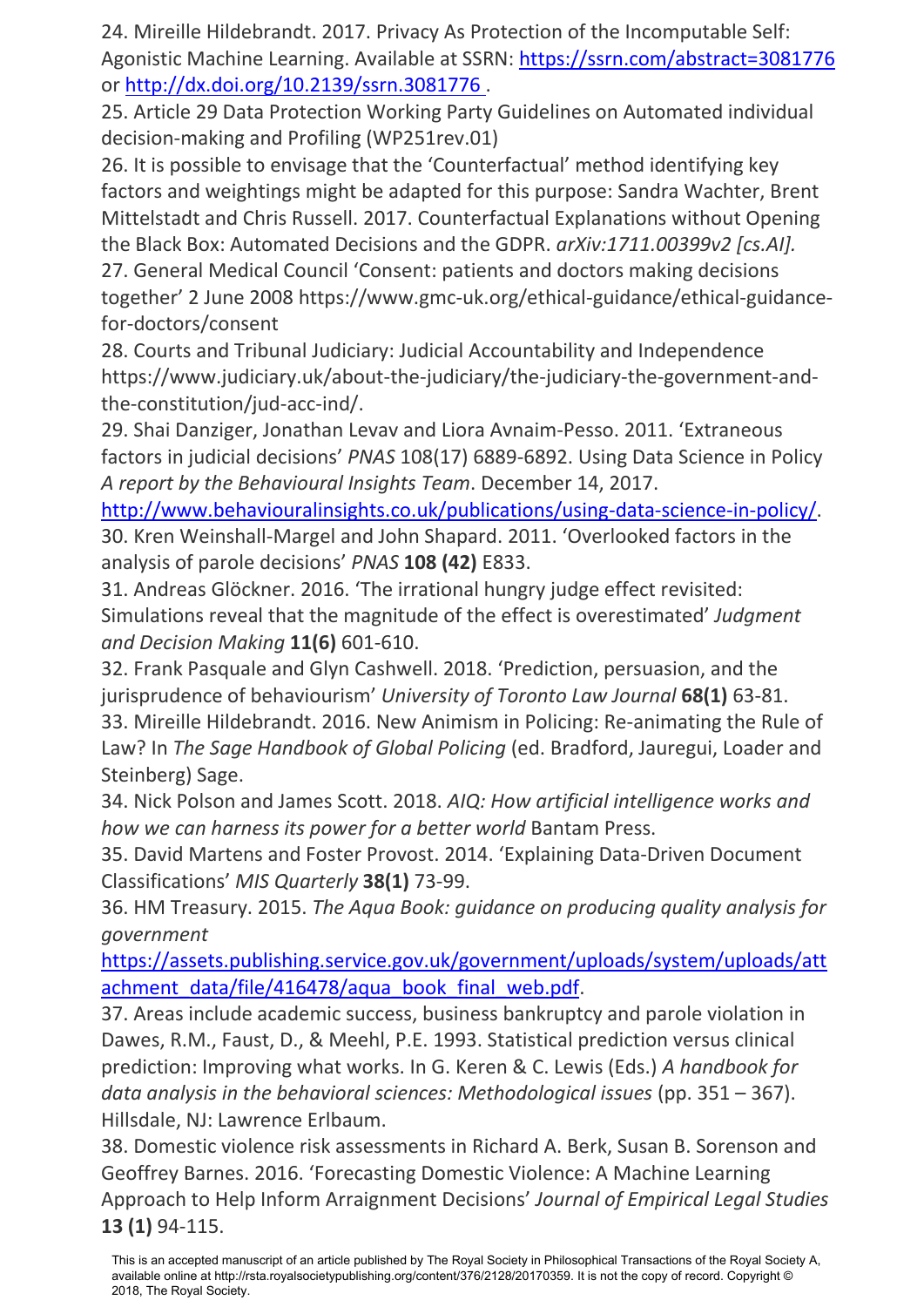39. Richard A. Berk and Justin Bleich. 2013. 'Statistical Procedures for Forecasting Criminal Behaviour: A Comparative Assessment' *Criminology & Public Policy* **12(3)** 513-544.

40. Max Van Kleek, William Seymour, Michael Veale, Reuben Binns, Nigel Shadbolt. 2018. 'The need for sensemaking in networked privacy and algorithmic responsibility' Sensemaking Workshop: CHI 2018, Montréal, Canada https://hip.cat/papers/sensemaking-networked-privacy.pdf.

41. Geoffrey C. Barnes interviewed on BBC Click 'Data Detectives' 5 May 2018 [https://www.bbc.co.uk/iplayer/episode/b0b268rx/click-data-detectives#.](https://www.bbc.co.uk/iplayer/episode/b0b268rx/click-data-detectives)

42. *R (DSD & Anor) v The Parole Board of England and Wales* [2018] EWHC 694 (Admin).

43. Michael Veale, Max Van Kleek and Reuben Binns. 2018. Fairness and Accountability Design Needs for Algorithmic Support in High-Stakes Public Sector Decision-Making. *arXiv:1802.01029 [cs.CY]*.

44. Angele Christin. 2017. 'Algorithms in practice: Comparing web journalism and criminal justice' *Big Data & Society* **July – Dec** 1-14.

45. *R v St Pancras Vestry* (1890) 24 QBD 371, 375.

46. *R v Home Secretary ex p. Venables* [1998] AC 407.

47. *Short v. Poole Cpn.* [1926] Ch. 66.

48. Rhema Vaithianathan et al. 2017. 'Developing Predictive Models to Support Child Maltreatment Hotline Decisions: Allegheny County Methodology and Implementation'. [https://www.alleghenycountyanalytics.us/wp-](https://www.alleghenycountyanalytics.us/wp-content/uploads/2018/02/DevelopingPredictiveRiskModels-package_011618.pdf)

[content/uploads/2018/02/DevelopingPredictiveRiskModels-package\\_011618.pdf.](https://www.alleghenycountyanalytics.us/wp-content/uploads/2018/02/DevelopingPredictiveRiskModels-package_011618.pdf)

49. Federico Cabitza, Davide Ciucci and Raffaele Rasoini. 2018. 'A giant with feet of clay: on the validity of data that feed machine learning in medicine' *arXiv:1706.06838 [cs.LG]*.

50. Marco Tulio Ribeiro, Sameer Singh and Carlos Guestrin. 2016. "Why Should I Trust You?" Explaining the Predictions of Any Classifier. *arXiv:1602.04938v3 [cs.LG].*

51. Melissa Hamilton. 2015. 'Adventures in risk: Predicting Violent and Sexual Recidivism in Sentencing Law' *Arizona State Law Journal*, **47 (1)** 1-62.

52. Michael Blastland and David Spiegelhalter. 2013 *The Norm Chronicles* Profile Books.

53. *State of Wisconsin v Eric L. Loomis*, 2016 WI 68.

54. House of Commons Science and Technology Committee 'Algorithms in decision-making' Fourth Report of Session 2017 – 19 HC 351 23 May 2018.

55. Judea Pearl and Dana Mackenzie. 2018. *The Book of Why* Allen Lane.

56. Jake M. Hofman, Amit Sharma and Duncan J. Watts. 2017. Prediction and explanation in social systems. *Science*.

57. See for instance Julia Dressel and Hany Farid. 2018. The accuracy, fairness and limits of predicting recidivism *Sci. Adv.* **4 (1)** DOI: 10.1126/sciadv.aao5580. 58. See Jamie Grace. 2015. 'Clare's Law, or the national Domestic Violence

Disclosure Scheme : the contested legalities of criminality information sharing' *The Journal of Criminal Law* **79** (1) 36-45.

59. Geoff Mulgan. 2018. *Big Mind: How Collective Intelligence Can Change Our World* Princeton University Press.